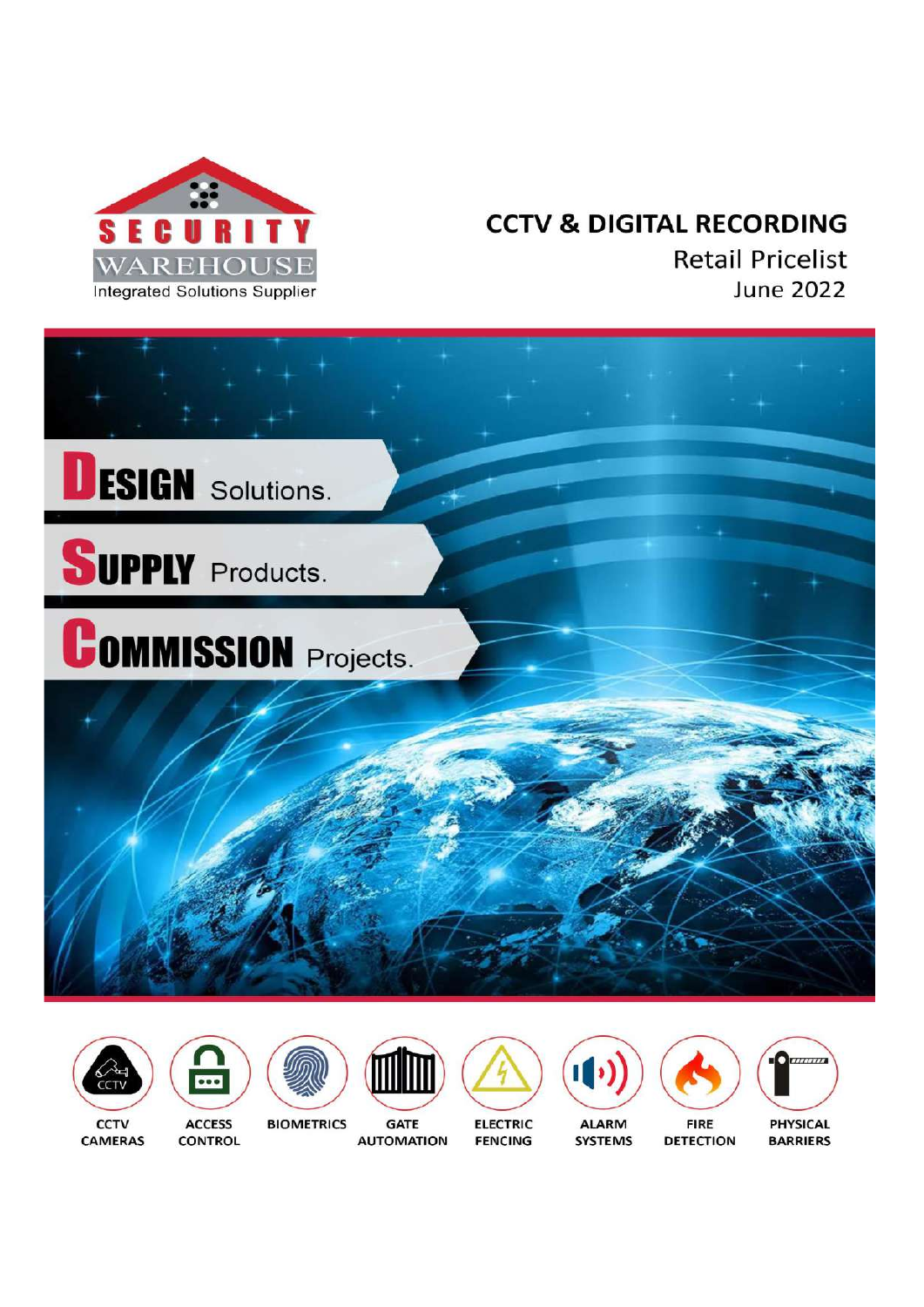



# **INDEX CCTV**

**PRODUCT**

**PAGE**

| <b>DAHUA CCTV</b>            |   |
|------------------------------|---|
|                              |   |
| <b>CVI</b>                   |   |
| <b>CAMERAS</b>               |   |
| <b>RECORDERS</b>             |   |
|                              |   |
| IP                           |   |
| <b>CAMERAS</b>               |   |
| <b>RECORDERS</b>             | 5 |
|                              |   |
| <b>CONTROL ROOM</b>          |   |
| DSS VIDEO MANAGEMENT SYSTEMS | 5 |

# **PC's & ACCESSORIES (ICT)**

| <b>HARD DRIVES &amp; STORAGE DEVICES</b> |  |
|------------------------------------------|--|
| <b>SWITCHES</b>                          |  |
| UNINTERRUPTED POWER SUPPLIES             |  |
| <b>MONITORS &amp; ACCESSORIES</b>        |  |
| <b>CONVERTERS</b>                        |  |
| PC ACCESSORIES                           |  |
| RACKMOUNTABLE CABINETS                   |  |

# **MODES OF TRANSPORTATION**

| CABLE                     |  |
|---------------------------|--|
| WIRELESS BROADBAND        |  |
| <b>CONNECTORS</b>         |  |
| PASSIVE AND ACTIVE BALUNS |  |

# **ACCESSORIES**

| <b>HOUSINGS &amp; BRACKETS</b>    |  |
|-----------------------------------|--|
| <b>POWER SUPPLIES</b>             |  |
| SURGE PROTECTION                  |  |
| <b>GENERAL ACCESSORIES</b>        |  |
| <b>TOOLS &amp; TEST EQUIPMENT</b> |  |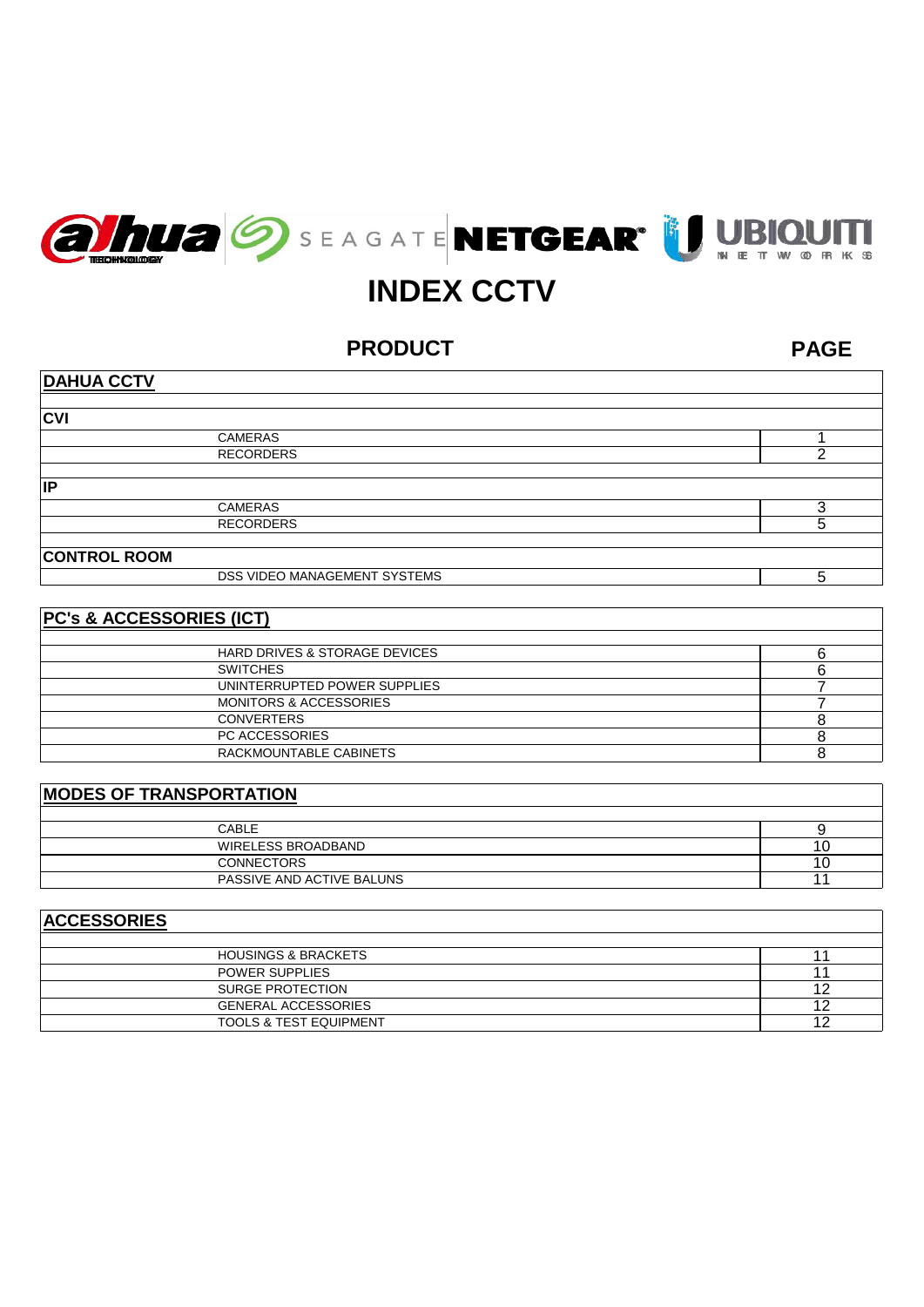



# **LEGEND**

| <b>SL</b>     | <b>STARLIGHT</b>                          |
|---------------|-------------------------------------------|
| <b>NW</b>     | <b>NEW</b>                                |
| <b>MOTO</b>   | <b>MOTORISED</b>                          |
| <b>M-ZOOM</b> | <b>MOTORISED</b>                          |
| <b>AL</b>     | <b>ALARM</b>                              |
| <b>AU</b>     | <b>AUDIO</b>                              |
| <b>WDR</b>    | <b>WIDE DYNAMIC RANGE</b>                 |
| <b>FE</b>     | <b>FISHEYE</b>                            |
| <b>PK</b>     | <b>PARKING</b>                            |
| <b>HS</b>     | <b>HIGH SPEED</b>                         |
| <b>DIG</b>    | <b>DIGITAL</b>                            |
| <b>LOS</b>    | LINE OF SITE                              |
| <b>CRP</b>    | <b>CASH REGISTER POLE</b>                 |
| <b>AHD</b>    | <b>ANALOG HIGH DEFINITION</b>             |
| <b>CVI</b>    | <b>COMPOSITE VIDEO INTERFACE</b>          |
| <b>TVI</b>    | <b>TRANSPORT VIDEO INTERFACE</b>          |
| IP            | <b>INTERNET PROTOCOL</b>                  |
| <b>HDCVI</b>  | HIGH DEFINITION COMPOSITE VIDEO INTERFACE |
| <b>FO</b>     | <b>FIBRE OPTIC</b>                        |
| <b>RM</b>     | <b>RACKMOUNT</b>                          |
| AI            | <b>ARTIFICIAL INTELLIGENCE</b>            |
| <b>FC</b>     | <b>FULL COLOR</b>                         |
| <b>AD</b>     | <b>ACTIVE DETTERENCE</b>                  |
| <b>EOL</b>    | <b>END OF LIFE</b>                        |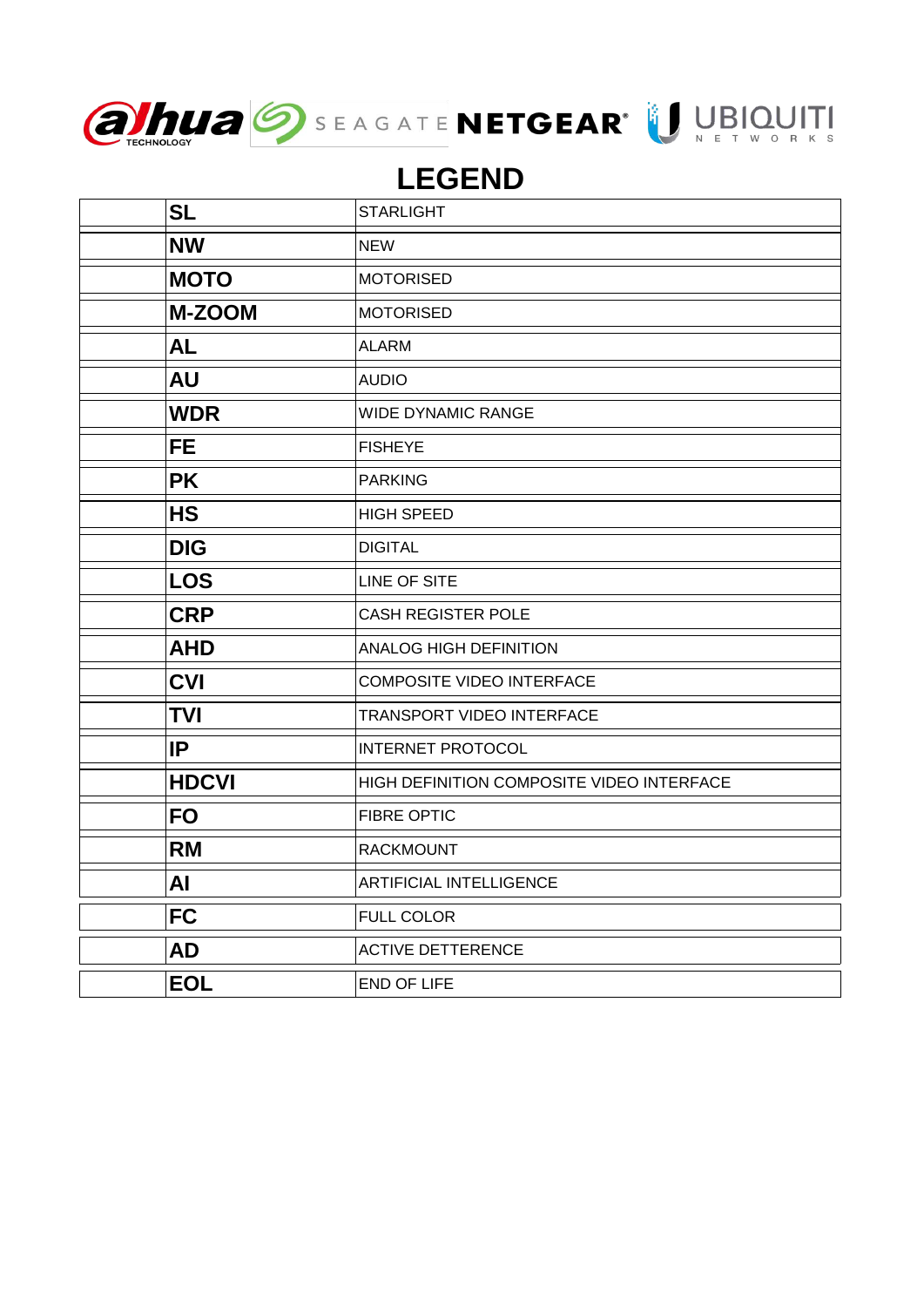Pretoria 012 653 1005 / Greenstone 011 608 2309 / Strijdom Park 011 791 5563 / Boksburg 011 823 2054 / West Rand 010 745 4300





 **EXCL VAT** 

#### *CAMERAS*

# *DAHUA - CVI COOPER CAMERAS*

*DOME*

| CCTV-DB2IR20C1P | DAHUA DOME 1MP 2.8MM LENS 20M IR COOPER PLASTIC | (T1A11)    | 1MP                         | 257.14 |
|-----------------|-------------------------------------------------|------------|-----------------------------|--------|
| CCTV-DB2IR20C2P | DAHUA DOME 2MP 2.8MM LENS 20M IR COOPER PLASTIC | (T1A21)    | 2MP                         | 307.14 |
| CCTV-DB2IR20C1M | DAHUA DOME 1MP 2.8MM LENS 20M IR COOPER METAL   | (T2A11)    | 1MP                         | 342.86 |
| CCTV-DB3IR20C2M | DAHUA DOME 2MP 3.6MM LENS 20M IR COOPER METAL   | (T2A21)    | 1MP<br><b>COMING SOON R</b> | 342.86 |
| CCTV-DB312R40C2 | DAHUA DOME 2MP 2.7-13.5MM LENS 40M IR           | (T3A21-VF) | 2MP                         | 600.00 |

#### *CYLINDRICAL*

| CCTV-D2IR30C2P | IDAHUA CYLINDRICAL 2MP 2.8MM LENS 20M IR COOPER PLASTIC | (B1A21)    | 2MP | $2.8$ MM $R$ | 314.29 |
|----------------|---------------------------------------------------------|------------|-----|--------------|--------|
| CCTV-D3IR30C2P | DAHUA CYLINDRICAL 2MP 3.6MM LENS 20M IR COOPER PLASTIC  | (B1A21)    | 2MP | 3.6MM R      | 314.29 |
| CCTV-D2IR30C2M | DAHUA CYLINDRICAL 2MP 2.8MM LENS 20M IR COOPER METAL    | (B2A21)    | 2MP | $2.8$ MM $R$ | 385.71 |
| CCTV-D3IR30C2M | DAHUA CYLINDRICAL 2MP 3.6MM LENS 20M IR COOPER METAL    | (B2A21)    | 2MP | $3.6$ MM $R$ | 385.71 |
| CCTV-D312R40C2 | DAHUA CYLINDRICAL 2MP 2.7-13.5MM LENS 40M IR            | (B4A21-VF) | 2MP |              | 800.00 |

#### *DAHUA - ANALOGUE CAMERAS*

#### *BALL DOME - CVI*

| CCTV-DW3IR20P2A  | DAHUA WEDGE DOME 2MP 3.6MM LENS 20M IR WITH AUDIO        | (HDBW2241F-A)   | 2MP |              | 1 342.86 |
|------------------|----------------------------------------------------------|-----------------|-----|--------------|----------|
| CCTV-DB2IR20L2   | DAHUA BALL DOME 2MP 2.8MM LENS 20M IR                    | (HDW1200R)      | 2MP | $2.8$ MM $R$ | 400.00   |
| CCTV-DB3IR20L2   | DAHUA BALL DOME 2MP 3.6MM LENS 20M IR                    | (HDW1200R)      | 2MP | 3.6MM R      | 400.00   |
| CCTV-DB3IR30L5   | DAHUA BALL DOME 5MP 3.6MM LENS 30M IR                    | (HDW1500TLMQP)  | 5MP |              | 735.71   |
| CCTV-DB312R6L2ZA | DAHUA BALL DOME 2MP MOTO 2.7-12MM LENS 60M IR WITH AUDIO | (HDW1200T-Z-A)  | 2MP |              | 1 085.71 |
| CCTV-DB312R6L5ZA | DAHUA BALL DOME 5MP MOTO 2.7-12MM LENS 60M IR WITH AUDIO | (HDW1500TP-Z-A) | 5MP |              | 1400.00  |

#### *CYLINDRICAL - CVI*

| CCTV-D3IR30L2A   | DAHUA CYLINDRICAL 2MP 3.6MM LENS 30M IR WITH AUDIO           | (HFW1200TP-A)     | 2MP | 542.86  |
|------------------|--------------------------------------------------------------|-------------------|-----|---------|
| CCTV-D3IR30L5    | DAHUA CYLINDRICAL 5MP 3.6MM LENS 30M IR                      | (HFW1500CM)       | 5MP | 814.29  |
| CCTV-D312R60L2Z  | DAHUA CYLINDRICAL 2MP MOTO 2.7-12MM LENS 60M IR              | (HFW1200R-Z-IRE6) | 2MP | 1085.71 |
| CCTV-D312R60L5Z  | DAHUA CYLINDRICAL 4MP MOTO 2.7-13.5MM LENS 60M IR            | (HFW1500R-Z-IRE6) | 5MP | 1442.86 |
| CCTV-D312R60P5ZA | DAHUA CYLINDRICAL 5MP MOTO 2.7-13.5MM LENS 60M IR WITH AUDIO | (HFW2501TUP-Z-A)  | 5MP | 1857.14 |

#### *ACTIVE DETERRENCE - CVI*

| CCTV-DDAT3IR20L2 | DAHUA DOME ACTIVE DETERRENCE 2MP 2.8MM LENS 20M SMART IR             |                 | 2MP |                        | ಂರಿ    |
|------------------|----------------------------------------------------------------------|-----------------|-----|------------------------|--------|
| CCTV-DAT3IR20L2  | DAHUA CYLINDRICAL ACTIVE DETERRENCE 2MP 2.8MM LENS 20M SMART IR      | (ME1200D)       | 2MP |                        | 971.43 |
| CCTV-DAT3FC4L5A  | L ACTIVE DETERRENCE 5MP 3.6MM LENS 40M SMART IR<br>DAHUA CYLINDRICAL | (ME1509TH-A-PV) | 5MP | L COLOR<br><b>FULI</b> |        |

#### *FULL COLOR - CVI*

| CCTV-D3FC20L2   | DAHUA CYLINDRICAL 2MP 3.6MM LENS 20M IR - FULL COLOR | '4FW1239T-LED)    | 2MF                      | 771.43 |
|-----------------|------------------------------------------------------|-------------------|--------------------------|--------|
| CCTV-DB3FC20L2A | DAHUA DOME 2MP 3.6MM LENS 20M IR - FULL COLOR        | (HDW1239TP-A-LED) | OM<br><b>NEW</b><br>4M N | 842.86 |
|                 |                                                      |                   |                          |        |

#### *COVERT - CVI*

| CCTV-DCP3.6U2                | DAHUA PINHOLE 2MP 3.6MM LENS STARLIGHT            | (HUM3201B)      | 2MP | <b>SPECIAL PRICE R</b> |  | 99.00    |
|------------------------------|---------------------------------------------------|-----------------|-----|------------------------|--|----------|
| CCTV-DCP3.6U2A               | DAHUA PINHOLE 2MP 3.6MM LENS STARLIGHT WITH AUDIO | (HUM3201B-P)    | 2MP | NEW R                  |  | 1 071.43 |
| <b>HIGH SPEED DOME - CVI</b> |                                                   |                 |     |                        |  |          |
| CCTV-DP25IRL2                | DAHUA PTZ 25XOPTI 2MP 100M IR                     | (SD49225-HC-LA) | 2MP |                        |  | 6642.86  |

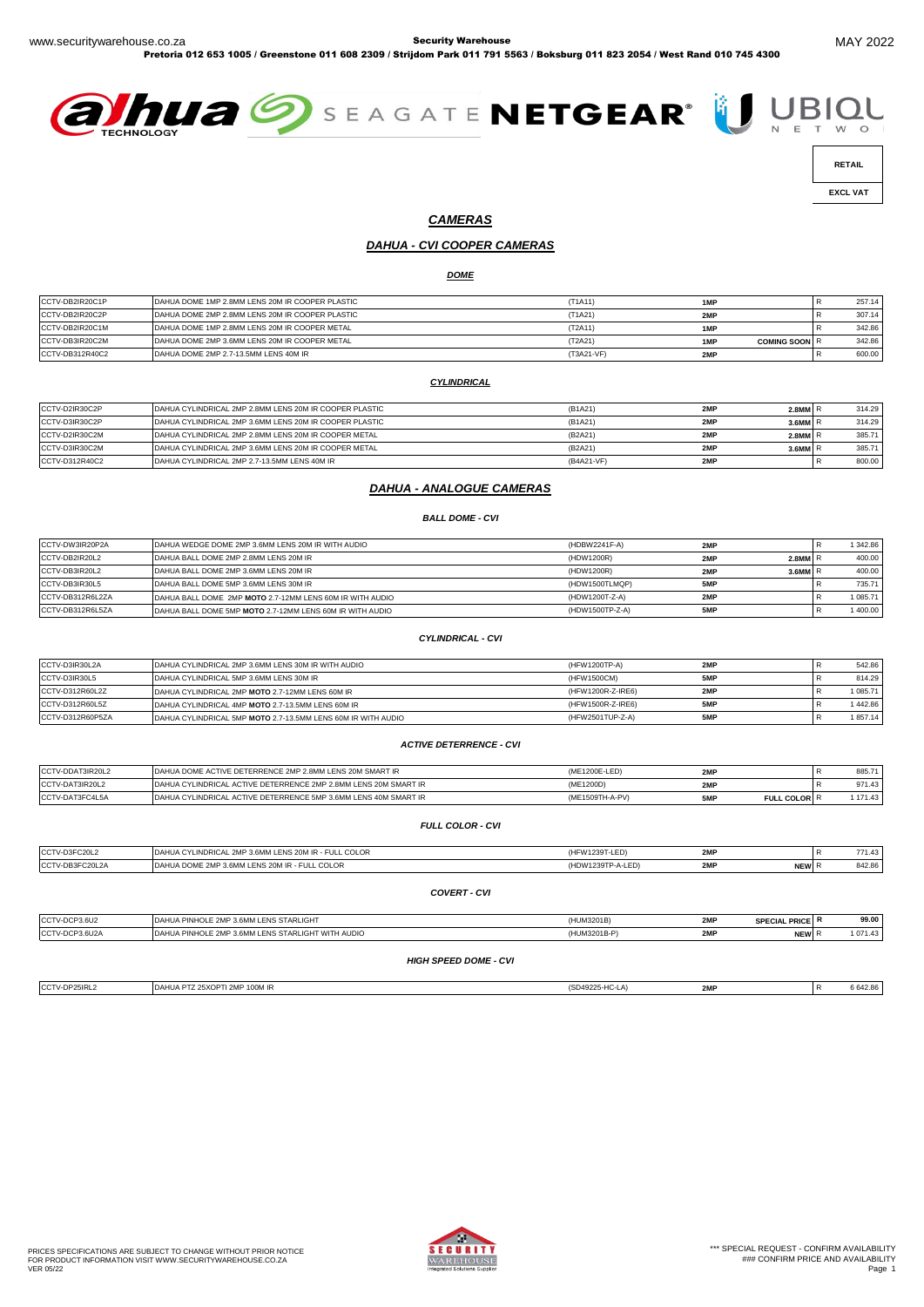Pretoria 012 653 1005 / Greenstone 011 608 2309 / Strijdom Park 011 791 5563 / Boksburg 011 823 2054 / West Rand 010 745 4300





 **EXCL VAT** 

# *RECORDERS*

#### *DAHUA - COOPER RECORDERS*

*4 CHANNEL*

| DVR-DH4/CI  | DAHUA 4 CH 5 IN 1 DVR 720P 1 SATA SLOT EXCL HDD COOPER | (XVR1B04-I)   | 1MP | 928.57    |
|-------------|--------------------------------------------------------|---------------|-----|-----------|
|             | <b>8 CHANNEL</b>                                       |               |     |           |
| DVR-DH8/CI  | DAHUA 8 CH 5 IN 1 DVR 720P 1 SATA SLOT EXCL HDD COOPER | (XVR1B08-I)   | 1MP | 1 214.29  |
|             | <b>16 CHANNEL</b>                                      |               |     |           |
| DVR-DH16/CI | DAHUA 16 CH 5 IN 1 DVR 720P 1SATA SLOT EXCL HDD COOPER | $(XVR1B16-I)$ | 1MP | 2 0 28.57 |

#### *DAHUA PENTABRID (CVI, TVI, AHD, CVBS AND IP)*

*8 CHANNEL VIDEO RECORDERS*

| DVR-DH8/PI   | DAHUA 8 CH AI DVR 1080P 1 SATA SLOT EXCL HDD HIGH END | (XVR5108HS-I3)                  | 2 128.57 |
|--------------|-------------------------------------------------------|---------------------------------|----------|
| DVR-DH8/P4I  | DAHUA 8 CH AI DVR 4K 1 SATA SLOT EXCL HDD HIGH END    | (XVR5108HS-4KL-X)               | 3 642.86 |
| DVR-DH8/P4AI | DAHUA 8 CH ALDVR 4K 2 SATA SLOT EXCL HDD HIGH END     | (XVR5208A-4KL-I3)<br><b>ALI</b> | 142.86   |

*16 CHANNEL VIDEO RECORDERS*

| DVR-DH16/PT   | DAHUA 16 CH 5 IN 1 DVR 1080P 1SATA SLOT EXCL HDD  | (XVR5116H-S2)            | 3414.29 |
|---------------|---------------------------------------------------|--------------------------|---------|
| DVR-DH16/PI   | DAHUA 16 CH 5 IN 1 DVR 1080P 1SATA SLOT EXCL HDD  | (XVR5116H-I3)            | 3971.43 |
| DVR-DH16/P4AI | DAHUA 16 CH DVR 4K 2 SATA SLOTS EXCL HDD HIGH END | (XVR5216A-4KL-I2)<br>ALI | 7428.57 |
|               |                                                   |                          |         |

*32 CHANNEL VIDEO RECORDERS*

| DVR-DH32/L | <b>HDD</b><br><b>EY</b><br>108 | (XVR5432) |  | 10 ZOO<br>. |
|------------|--------------------------------|-----------|--|-------------|
|            |                                |           |  |             |

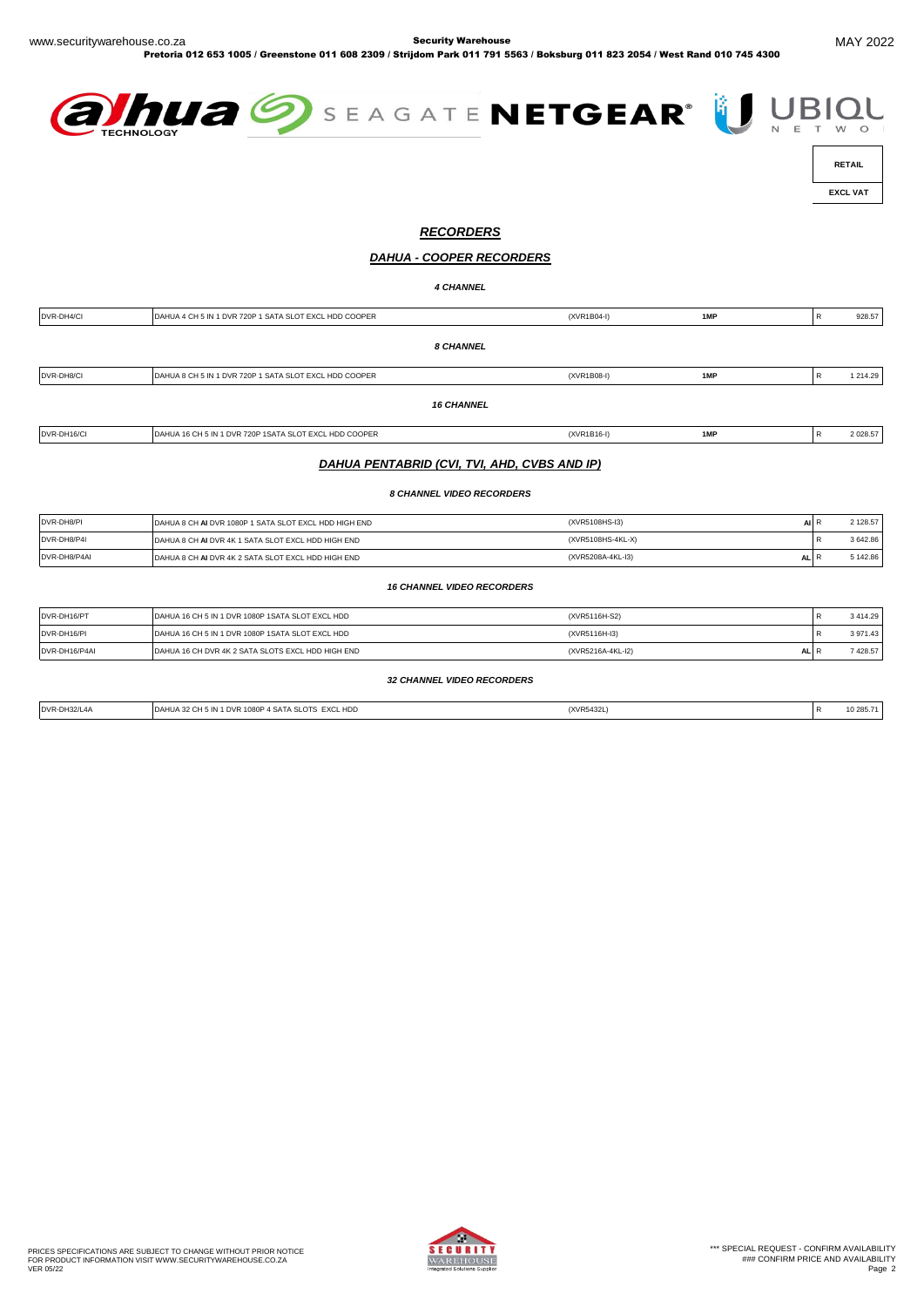Pretoria 012 653 1005 / Greenstone 011 608 2309 / Strijdom Park 011 791 5563 / Boksburg 011 823 2054 / West Rand 010 745 4300





 **RETAIL** 

 **EXCL VAT** 

# *CAMERAS*

# *DAHUA IP CAMERAS*

*DOME - IP*

| IP-DW3IR30E4A   | DAHUA WEDGE DOME 4MP 3.6MM LENS 30M IR POE SD SLOT WDR VCA WITH AUDIO | (HDBW3441FP-AS-M) | 4MP |                      | 2 342.86 |
|-----------------|-----------------------------------------------------------------------|-------------------|-----|----------------------|----------|
| IP-DD2IR30L2    | DAHUA DOME 2MP 2.8MM LENS 30M IR POE                                  | (HDBW2230E-S-S2)  | 2MP | 2.8MM                | 1400.00  |
| IP-DD3IR30L2    | DAHUA DOME 2MP 3.6MM LENS 30M IR POE                                  | (HDBW2230E-S-S2)  | 2MP | 3.6MM                | 1400.00  |
| IP-DD2IR30L4    | DAHUA DOME 4MP 2.8MM LENS 30M IR POE                                  | (HDBW2431E-S-S2)  | 4MP | $2.8$ MM $R$         | 1 557.14 |
| IP-DD3IR30L4    | DAHUA DOME 4MP 3.6MM LENS 30M IR POE                                  | (HDBW2431E-S-S2)  | 4MP | $3.6$ MM $R$         | 1 557.14 |
| IP-DD3IR50WS4A  | DAHUA DOME 4MP 3.6MM LENS 50M IR POE SD SLOT VCA WITH AUDIO           | (HDBW3441EP-AS)   | 4MP | <b>COMING SOON R</b> | 2 471.43 |
| IP-DD312IR30L2  | DAHUA DOME 2MP 2.7-12MM LENS 30M IR POE SD SLOT WDR                   | (HDBW2231R-VFS)   | 2MP |                      | 1998.57  |
| IP-DD312R40WS2Z | DAHUA DOME 2MP 2.7-12MM MOTO LENS 40M IR POE SD SLOT WDR              | (HDBW3241R-ZS)    | 2MP |                      | 3685.71  |
| IP-DD312R40WS4Z | DAHUA DOME 4MP 2.7-12MM MOTO LENS 40M IR POE SD SLOT WDR              | (HDBW3441R-ZS)    | 4MP |                      | 4 185.71 |

#### *DOME - PROJECT BASED IP*

| IP-DD312R40WM4ZA | DAHUA DOME 4MP 2.7-12MM MOTO LENS 40M IR SD SLOT WDR VCA WITH AUDIO | (HDBW5442E-ZE) | 4MP | SL |  |
|------------------|---------------------------------------------------------------------|----------------|-----|----|--|
|                  | IR CYI INDRICAI - IP                                                |                |     |    |  |

| IP-D2IR30L2     | DAHUA CYLINDRICAL 2MP 2.8MM LENS 30M IR POE                              | (HFW2230S-S-S2) | 2MP | $2.8$ MM $F$ | 1 314.29    |  |
|-----------------|--------------------------------------------------------------------------|-----------------|-----|--------------|-------------|--|
| IP-D3IR30L2     | DAHUA CYLINDRICAL 2MP 3.6MM LENS 30M IR POE                              | (HFW2230S-S-S2) | 2MP | $3.6$ MM $R$ | 1 3 1 4 2 9 |  |
| IP-D2IR30L4     | DAHUA CYLINDRICAL 4MP 2.8MM LENS 30M IR POE                              | (HFW2431S-S-S2) | 4MP | $2.8$ MM $R$ | 1542.86     |  |
| IP-D3IR30L4     | DAHUA CYLINDRICAL 4MP 3.6MM LENS 30M IR POE                              | (HFW2431S-S-S2) | 4MP | $3.6$ MM $R$ | 1542.86     |  |
| IP-D3IR50WS2A   | DAHUA CYLINDRICAL 2MP 3.6MM LENS 50M IR POE SD SLOT VCA WITH AUDIO       | (HFW3241EP-AS)  | 2MP | <b>SL</b>    | 2 128.57    |  |
| IP-D3IR50WS4A   | DAHUA CYLINDRICAL 4MP 3.6MM LENS 50M IR POE SD SLOT VCA WITH AUDIO       | (HFW3441EP-AS)  | 4MP |              | 2 471.43    |  |
| IP-D312R60WS2Z  | DAHUA CYLINDRICAL 2MP 2.7-12MM MOTO LENS 60M IR POE SD SLOT              | (HFW3241T-ZS)   | 2MP |              | 3 685.71    |  |
| IP-D312R60WS4ZA | DAHUA CYLINDRICAL 4MP 2.7-13.5MM MOTO LENS 60M IR POE SD SLOT WITH AUDIO | (HFW3441T-ZAS)  | 4MP |              | 4 185.71    |  |

#### *IR CYLINDRICAL - PROJECT BASED IP*

| IP-D312IR50WM2ZA  | DAHUA CYLINDRICAL 2MP 2.7-12MM MOTO LENS 50M IR POE SD SLOT VCA WITH AUDIO   | (HFW5241E-ZE)  | 2MP | AII | 4 771.43 |
|-------------------|------------------------------------------------------------------------------|----------------|-----|-----|----------|
| IP-D312IR50WM4ZA  | DAHUA CYLINDRICAL 4MP 2.7-13.5MM MOTO LENS 50M IR POE SD SLOT VCA WITH AUDIO | (HFW5442F-7F)  | 4MP | AII | \$000.00 |
| IP-D312IR150WM2ZA | DAHUA CYLINDRICAL 2MP 5-64MM MOTO LENS 150M IR POE SD SLOT VCA WITH AUDIO    | (HFW5241EZ12E) | 2MP | AII |          |

#### *ACTIVE DETTERENCE*

|                | <b>STANDARD</b>                                                    |                    |     |               |
|----------------|--------------------------------------------------------------------|--------------------|-----|---------------|
| IP-DD3IR30WM2A | DAHUA DOME 2MP 3.6MM LENS 30M IR POE SD SLOT VCA WITH AUDIO        | (HDBW5241R1-AS-PV) | 2MP | 3 685.71      |
| IP-D3IR30WM2A  | DAHUA CYLINDRICAL 2MP 3.6MM LENS 30M IR POE SD SLOT VCA WITH AUDIO | (HFW5241TP-AS-PV)  | 2MP | 3 4 5 7 . 1 4 |
|                | <b>TiOC (3-IN1)</b>                                                |                    |     |               |
| IP-DB2FC30WS5A | DAHUA DOME 5MP 2.8MM LENS 30M IR POE TIOC WITH AUDIO               | (HDW3549H-AS-PV)   | 5MP | 4 5 28.57     |
| IP-D3FC40WS5A  | DAHUA CYLINDRICAL 5MP 3.6MM LENS 40M IR POE TIOC WITH AUDIO        | (HFW3549T1P-AS-PV) | 5MP | 3857.14       |

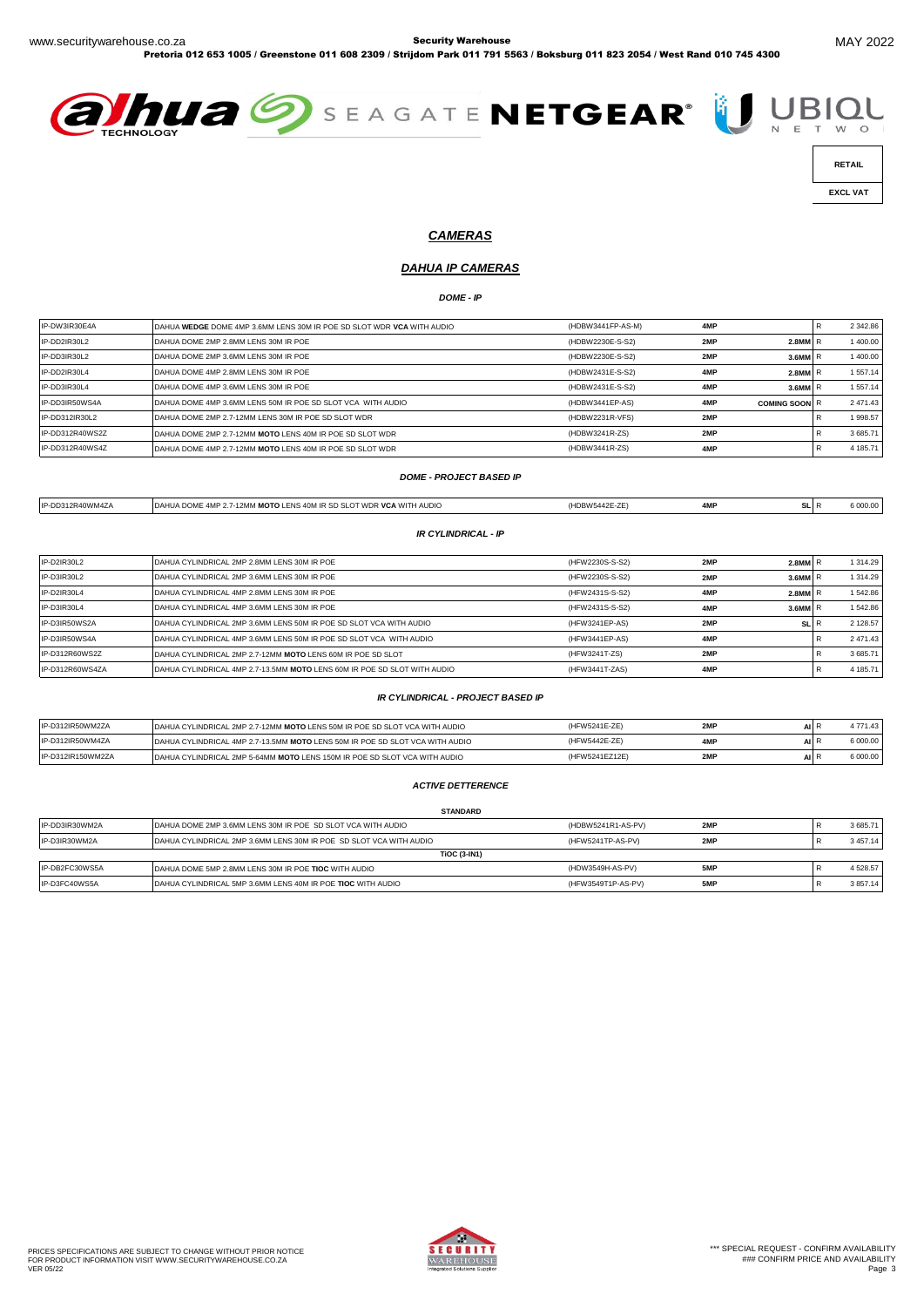Pretoria 012 653 1005 / Greenstone 011 608 2309 / Strijdom Park 011 791 5563 / Boksburg 011 823 2054 / West Rand 010 745 4300





 **RETAIL** 

 **EXCL VAT** 

# *CAMERAS*

#### *COVERT - IP*

| IP-DCP2.8E2     | DAHUA COVERT BULLET 2MP 2.8MM LENS POE SD SLOT                                  | (HUM4231)            | 2MP       |                      | $\mathsf{R}$ | 2 385.71  |
|-----------------|---------------------------------------------------------------------------------|----------------------|-----------|----------------------|--------------|-----------|
|                 |                                                                                 |                      |           |                      |              |           |
|                 | <b>DAHUA PTZ - IP</b>                                                           |                      |           |                      |              |           |
| IP-DP4PCL4      | DAHUA MINI PTZ 4MP 4X OPT ZOOM 15M IR DWD SD SLOT POE+ / 12V DC (EXCL PSU) VCA  | (SD1A404XB-GNR)      | 4MP       |                      | R            | 4 185.71  |
| IP-DP25IRWP2S   | DAHUA AI PTZ 2MP 25X OPT ZOOM 100M IR DWD SD SLOT POE+ / 12V DC (EXCL PSU) VCA  | (SD49225XA-HNR)      | 2MP       |                      | R            | 7971.43   |
| IP-DP25IRWP2    | DAHUA AI PTZ 2MP 25X OPT ZOOM 150M IR DWD SD SLOT POE+ / 24V AC VCA             | (SD5A225XA-HNR)      | 2MP       | WDR R                |              | 11 000.00 |
| IP-DP32IRWP4    | DAHUA AI PTZ 4MP 32X OPT ZOOM 150M IR DWDR SD SLOT POE+ / 24V AC VCA            | (SD5A432XA-HNRI)     | 4MP       | WDR R                |              | 17 571.43 |
| IP-DP45IRWU2    | DAHUA AI PTZ 2MP 45X OPT ZOOM 550M LASER DIST DWD SD SLOT POE+ / 24V AC VCA IVS | (SD6CE245U-HNI)      | 4MP       |                      | R            | 15 999.00 |
| IP-DP45IRWU4    | DAHUA AI PTZ 4MP 45X OPT ZOOM 550M LASER DIST DWD SD SLOT POE+ / 24V AC VCA IVS | (SD6AL445XA-HNR)     | 4MP       |                      | R            | 31 285.71 |
|                 |                                                                                 |                      |           |                      |              |           |
|                 | <b>KEYBOARD CONTROLLER IP/ANALOGUE</b>                                          |                      |           |                      |              |           |
| IP-DKBC         | DAHUA KEYBOARD CONTROLLER IP / CVI                                              | (NKB1000)            |           |                      | ${\sf R}$    | 4 4 28.57 |
|                 |                                                                                 |                      |           |                      |              |           |
|                 | <b>PANAROMIC SERIES - IP</b>                                                    |                      |           |                      |              |           |
| IP-DF1.2E5      | DAHUA DOME 5MP PANORAMIC DWDR AU SD SLOT POE                                    | (EW5541-AS)          | 5MP       | FE R                 |              | 3 857.14  |
|                 |                                                                                 |                      |           |                      |              |           |
|                 | $LPR - IP$                                                                      |                      |           |                      |              |           |
| IP-DLP0408R8P2  | DAHUA LPR CAMERA 2MP - PARKING                                                  | (ITC215-PW4I-IRLZF)  | 2MP       | PK R                 |              | 10 857.14 |
| IP-DLF2712R15P2 | DAHUA LPR CAMERA 2MP - HIGHSPEED INCL LENS                                      | (ITC206-RU1A-IRHL)   | 2MP       | HS - SPECIAL PRICE R |              | 12 000.00 |
|                 | <b>SINGLE LENS THERMAL- IP</b>                                                  |                      |           |                      |              |           |
|                 |                                                                                 |                      |           |                      |              |           |
| IP-DT07L2       | DAHUA THERMAL CAMERA DUAL LENS 2MP WITH FIRE DETECTION (7MM)                    | (TPC-BF2221-B7F8)    | 2MP       | SPECIAL PRICE R      |              | 20 000.00 |
| IP-DT13P        | DAHUA THERMAL CAMERA SINGLE ATHERMALISED LENS - (13MM)                          | (TPC-BF5401-B13)     | <b>NA</b> | SPECIAL PRICE R      |              | 34 285.71 |
| IP-DT25P        | DAHUA THERMAL CAMERA SINGLE ATHERMALISED LENS - (25MM)                          | (TPC-BF5401-B25)     | <b>NA</b> |                      | R            | 50 285.71 |
| IP-DT35P        | DAHUA THERMAL CAMERA SINGLE ATHERMALISED LENS - (35MM)                          | (TPC-BF5401-B35)     | <b>NA</b> |                      | R            | 57 000.00 |
|                 |                                                                                 |                      |           |                      |              |           |
|                 | <b>DUAL LENS THERMAL- IP</b>                                                    |                      |           |                      |              |           |
| IP-DT07L4       | DAHUA THERMAL CAMERA 4MP WITH FIRE DETECTION (7MM)                              | (TPC-BF1241P-D7F8)   | 4MP       |                      | R            | 15 471.43 |
| IP-DT10L4       | DAHUA THERMAL CAMERA 4MP WITH FIRE DETECTION - (10MM)                           | (TPC-BF1241P-D10F12) | 4MP       |                      | R            | 16 428.57 |
|                 |                                                                                 |                      |           |                      |              |           |
|                 | <b>PEOPLE COUNTING- IP</b>                                                      |                      |           |                      |              |           |
|                 |                                                                                 |                      |           |                      |              |           |

| IP-DD3PCU3 | HUA PEOPLE COUNTING CAMERA 3MP FIXED LENS<br>DAH | (HDW8341XP-3D-S2) | 3MF | 8 3 8 5.7 |
|------------|--------------------------------------------------|-------------------|-----|-----------|
|            |                                                  |                   |     |           |

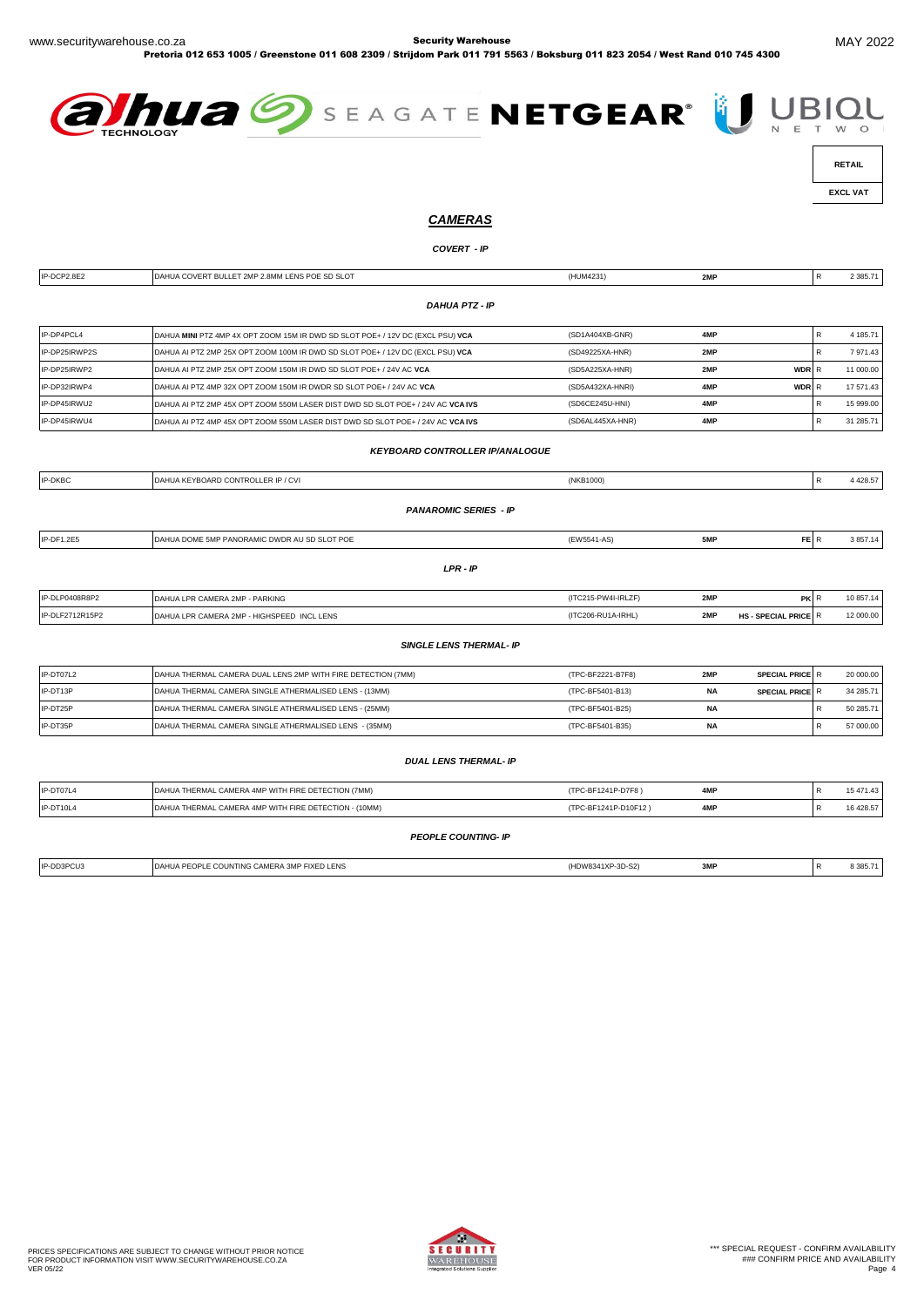Pretoria 012 653 1005 / Greenstone 011 608 2309 / Strijdom Park 011 791 5563 / Boksburg 011 823 2054 / West Rand 010 745 4300



 **EXCL VAT** 

*IP RECORDERS*

### *DAHUA - IP EMBEDDED NVR*

*8 CHANNEL IP RECORDERS*

| <b>IP-DH8NVRL</b> | <b>FEXCL HDE</b><br><b>1MD</b><br>D,<br>ີ<br>um out<br><b>1993</b><br>1 IVI<br>$\cdot$ $\cdot$ | (NVR2108HS-    | л.     | 2 200.00<br>.          |
|-------------------|------------------------------------------------------------------------------------------------|----------------|--------|------------------------|
| IP-DH8NVR8F       | <b>I POE EXCL HDD</b><br>. NVR 2MP<br>$\cdot$ SATA SL $\cdot$ .<br>DA<br>∺ומונ<br>1UA 8UH      | (NVR2108HS-8P- | $\sim$ | 367'<br>$\overline{a}$ |

*16 CHANNEL IP RECORDERS*

| IP-DH16NVRL     | DAHUA 16CH NVR 2MP 1 SATA SLOT EXCL HDD                    | (NVR4116HS-4KS2/L)                   |       | 2 371.43  |
|-----------------|------------------------------------------------------------|--------------------------------------|-------|-----------|
| IP-DH16NVR16PL  | DAHUA 16CH NVR 2MP 2 SATA SLOTS 16CH POE EXCL HDD          | (NVR4216-16P-4KS2)                   |       | 5700.00   |
| IP-DH16NVR16PP  | DAHUA 16CH NVR 2MP 2 SATA SLOTS 16CH POE EXCL HDD HIGH END | (NVR5216-16P-4KS2E)<br><b>EPOELR</b> |       | 8714.29   |
| IP-DH16NVR8PAI  | DAHUA 16CH AI NVR 2MP 2 SATA SLOTS 16CH POE EXCL HDD       | (NVR5216-8P-I)                       | AII F | 18 000,00 |
| IP-DH16NVR16PAI | DAHUA 16CH AI NVR 2MP 2 SATA SLOTS 16CH POE EXCL HDD       | (NVR5216-16P-I)                      |       | 19 285.71 |

*32 CHANNEL IP RECORDERS*

|                 | 2/4 SATA                                               |                     |               |   |           |
|-----------------|--------------------------------------------------------|---------------------|---------------|---|-----------|
| IP-DH32NVR16PL  | DAHUA 32CH NVR 2MP 2 SATA SLOTS 16CH POE EXCL HDD LITE | (NVR4232-16P-4KS2)  |               |   | 128.57    |
| IP-DH32NVR16PP  | DAHUA 32CH NVR 2MP 4 SATA SLOTS 16CH POE EXCL HDD      | (NVR5432-16P-4KS2E) | <b>EPOE R</b> |   | 12 842.86 |
| IP-DH32NVR16PAI | DAHUA 32CH NVR 2MP 8 SATA SLOTS EXCL HDD               | (NVR5432-16P-I)     |               | R | 24 357.14 |
|                 | 8 SATA                                                 |                     |               |   |           |
| IP-DH32NVR16PA  | DAHUA 32CH NVR 2MP 8 SATA SLOTS EXCL HDD               | (NVR5832-16P-4KS2E) |               |   | 18 428.57 |
| IP-DH32NVRPI    | DAHUA 32CH AI NVR 2MP 8 SATA SLOTS EXCL HDD            | (NVR5832-I)         |               | R | 25 714.29 |
|                 |                                                        |                     |               |   |           |

#### *64 CHANNEL IP RECORDERS*

| IP-DH64NVR8UI | DAHUA 64CH NVR 2MP 8 SATA SLOTS 64CH POE EXCL HDD ULTRA SERIES | (NVR5864-I)    |  | 28 000,00 |
|---------------|----------------------------------------------------------------|----------------|--|-----------|
| IP-DH64NVR4P  | DAHUA 64CH NVR 2MP 4 SATA SLOTS 64CH EXCL HDD                  | (NVR5464-4KS2) |  | 285.71    |
|               |                                                                |                |  |           |

*CONTROL ROOM* 

#### *DSS (VIDEO MANAGEMENT SYSTEM)*

| IP-DA200VM | - Contact your SCW sales consultant<br><b>For Control Room</b><br>. Solutions | <b>MSTF</b> |
|------------|-------------------------------------------------------------------------------|-------------|
| IP-DA500VM |                                                                               | <br>MSII    |

# *SOFTWARE*

#### *DSS (VIDEO MANAGEMENT SYSTEM)*

| ME1CSV8    | ' CAMERAS<br><b>FOD</b><br><b>ALL</b><br><b>E SOFTWARE FOR</b><br>. ⊾ MEDCI∩N ≎ T<br><b>NIFRPRISE</b> | *****  | AECOM<br>.JO.UU |
|------------|-------------------------------------------------------------------------------------------------------|--------|-----------------|
| 'P-MF1CSVS | ' CAMERAS<br>UNIERPRISE SOFTWARE FOR 17<br>MIL<br>י טוערי<br>. DC                                     | ,,,,,, | AECOM<br>.JO.U  |

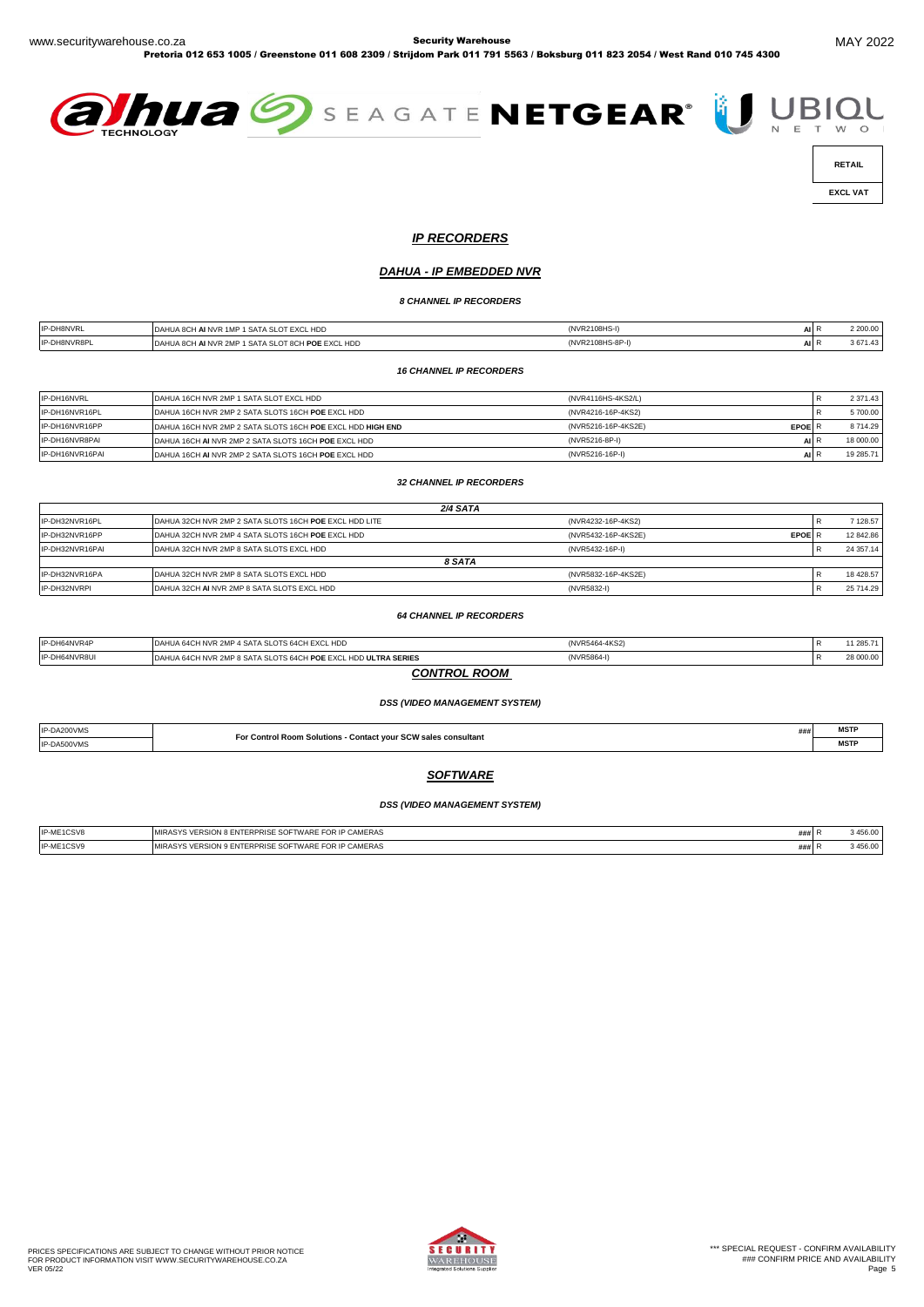Pretoria 012 653 1005 / Greenstone 011 608 2309 / Strijdom Park 011 791 5563 / Boksburg 011 823 2054 / West Rand 010 745 4300





 **EXCL VAT** 

#### *PC's & ACCESSORIES*

#### *HARDDRIVES & STORAGE DEVICES*

| ICT-AHD1TBS        | HARD DRIVE - SEAGATE - SKYHAWK - 1TB  | 1 2 2 8.57    |
|--------------------|---------------------------------------|---------------|
| ICT-AHD2TBS        | HARD DRIVE - SEAGATE - SKYHAWK - 2TB  | 1 557.14      |
| <b>ICT-AHD3TBS</b> | HARD DRIVE - SEAGATE - SKYHAWK - 3TB  | 2 2 2 8 . 5 7 |
| ICT-AHD4TBS        | HARD DRIVE - SEAGATE - SKYHAWK - 4TB  | 2414.29       |
| ICT-AHD6TBS        | HARD DRIVE - SEAGATE - SKYHAWK - 6TB  | 4 2 8 5 . 7 1 |
| ICT-AHD8TBS        | HARD DRIVE - SEAGATE - SKYHAWK - 8TB  | 5 800.00      |
| ICT-AHD10TBS       | HARD DRIVE - SEAGATE - SKYHAWK - 10TB | 8 642.86      |

# *SWITCHES*

#### *DAHUA SWITCHES*

| IP-SD5G        | DAHUA GIGABIT SWITCH 5 PORT ETHERNET GIGABIT           | (PFS3005-5GT-L)                           | 271.43     |
|----------------|--------------------------------------------------------|-------------------------------------------|------------|
| IP-SD8G        | DAHUA GIGABIT SWITCH 8 PORT ETHERNET GIGABIT           | (PFS3008-8GT-L)                           | 400.00     |
| IP-SD6POE4     | DAHUA SWITCH 6 PORT POE; 4X POE PORTS                  | (PFS3006-4ET-60-V2)                       | 914.29     |
| IP-SD6POE4G    | DAHUA GIGABIT SWITCH 6 PORT POE: 4X POE PORTS          | (PFS3006-4GT-60-V2)                       | 1 128.57   |
| IP-SD10POE8    | DAHUA SWITCH 10 PORT POE: 8X POE PORTS                 | (PFS3010-8ET-96-V2)                       | 1 571.43   |
| IP-SD10POE8G   | DAHUA GIGABIT SWITCH 10 PORT POE ; 8X POE PORTS        | (PFS3010-8GT-96-V2)                       | 2 2 8 5.71 |
| IP-SD18POE16M  | DAHUA SWITCH 16 PORT 1 SFP SMART POE                   | (PFS4218-16ET-190-V3)<br><b>MANAGED</b> R | 5 142.86   |
| IP-SD18POE16MG | DAHUA GIGABIT SWITCH 16 PORT 1 SFP SMART POE           | (PFS4218-16GT2GF-190)<br><b>MANAGEDIR</b> | 6 857.14   |
| IP-SD26POE24M  | DAHUA SWITCH 24 PORT - 2 SMART POE SWITCH 240W         | (PFS4226-24ET-240-V3)<br><b>MANAGEDIR</b> | 5 828.57   |
| IP-SD26POE24MG | DAHUA GIGABIT SWITCH 24 PORT - 2 SMART POE SWITCH 240W | (PFS4226-24GT2GF-240)<br><b>MANAGED</b> R | 8 214.29   |

#### *NETGEAR SWITCHES*

| <b>IP-ASNSFP</b> | NETGEAR SFP 1000BASE FOR NETGEAR SWITCHES                                            | 885.71   |
|------------------|--------------------------------------------------------------------------------------|----------|
| IP-SN8G          | NETGEAR SWITCH 8 PORT - ETHERNET GIGABIT                                             | 828.57   |
| IP-SN8POE8MG     | INETGEAR SWITCH 8 PORT POE: 8XPOE PORTS: 2XSFP (FIBRE)<br><b>MANAGED</b> R           | 4 000,00 |
| IP-SN8POE8MGD    | DUXBURY SWITCH 8 PORT POE; 8XPOE PORTS; 2XSFP (FIBRE)<br><b>MANAGED</b> R            | 4 000,00 |
| IP-SN28POE24MG   | NETGEAR GIGABIT SWITCH 24 PORT POE; 16XPOE; 8XPOE; 4XSFP (FIBRE)<br><b>MANAGED</b> R | 9 271.43 |

#### *OTHER SWITCHES*

| IP-CL1POE1H   | <b>SINGLE PORT POE INJECTOR C/W EXTRA POWER</b> | 828.57   |
|---------------|-------------------------------------------------|----------|
| IP-SR18POE16M | E SWITCH 16 PORT 12SFP SMART POE                | 5 092.86 |

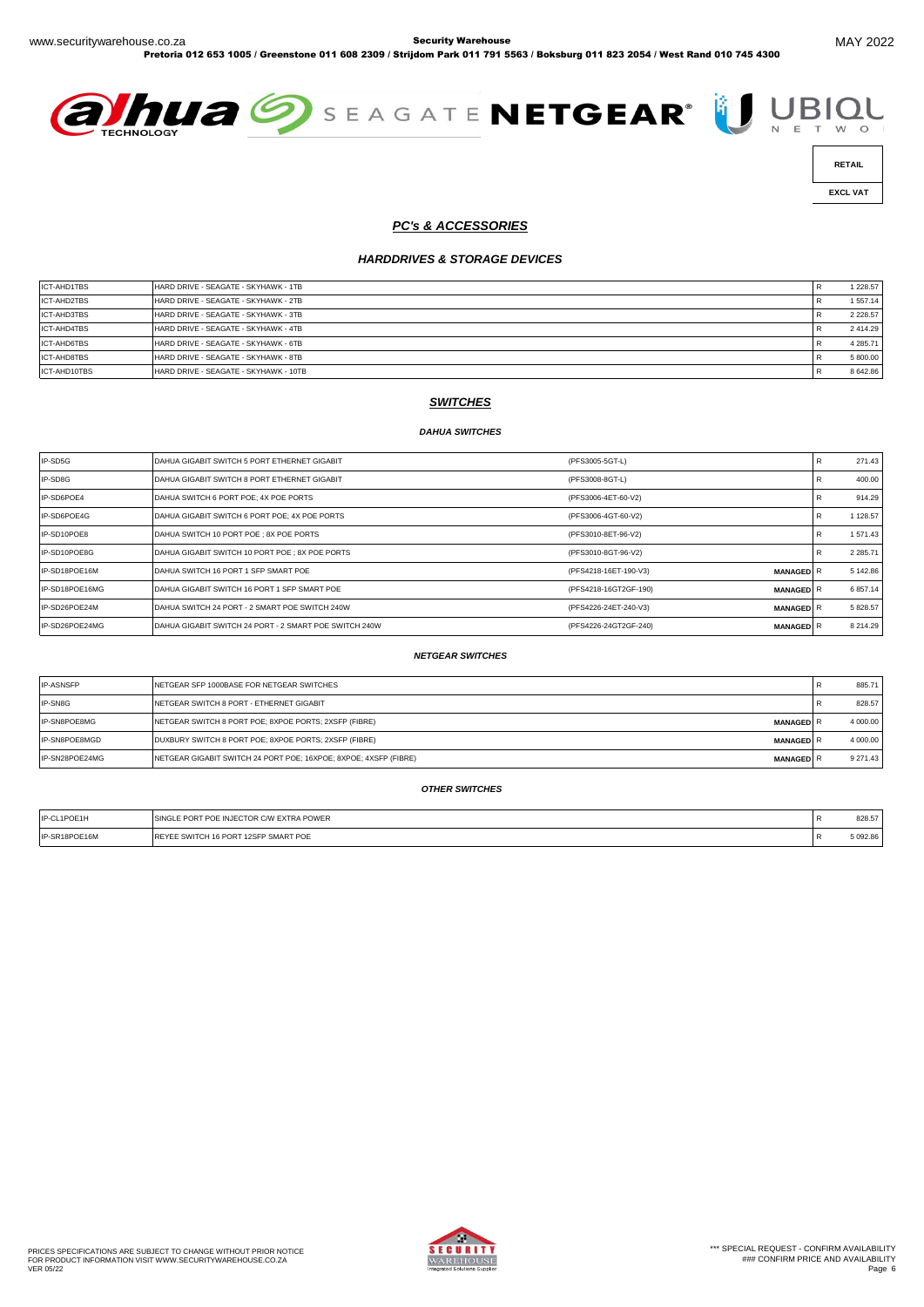





 **EXCL VAT** 

# *PC's & ACCESSORIES*

#### *UNINTERRUPTED POWER SUPPLIES - UPS*

|                 |                                            |   | Price adjusted |
|-----------------|--------------------------------------------|---|----------------|
| ICT-AU0.6OFFKE  | UPS 600VA OFF LINE ECONOMY<br><b>ECON</b>  | R | 1 157.14       |
| ICT-AU0.6OFFM   | UPS 650VA OFF LINE                         | R | 1 385.71       |
| ICT-AU1000OFFKE | UPS 1000VA OFF LINE ECONOMY<br><b>ECON</b> | R | 1871.43        |
| ICT-AU1000OFFM  | UPS 1000VA OFF LINE                        | R | 2 395.60       |
| ICT-AU1200OFFM  | UPS 1500VA OFF LINE<br>SPECIAL PRICE R     |   | 1 699.00       |
| ICT-AU2000OFFM  | UPS 2000VA OFF LINE                        | R | 3571.43        |
| ICT-AU1000ONM   | UPS 1000VA ON-LINE TOWER                   | R | 4 928.57       |
| ICT-AU2000ONM   | UPS 2000VA ON-LINE TOWER<br>###            |   | POR            |
| ICT-AU3000OFFM  | UPS 3000VA OFF-LINE TOWER<br>NEW R         |   | 6571.43        |

#### *MONITORS & ACCESSORIES*

| CCTV-VLD7E         | 7" LCD MONITOR C/W AU/REMOTE CONTROL                                                           | R | 1 128.57 |
|--------------------|------------------------------------------------------------------------------------------------|---|----------|
| <b>CCTV-VLD7H</b>  | 7" LCD MONITOR C/W AU/REMOTE CONTROL, HDMI<br>HDMI R                                           |   | 1 285.71 |
| ICT-A20HD2VGA      | HDMI TO VGA ADAPTER FOR ICT-A20MLED                                                            | R | 421.43   |
| ICT-A20MLED        | 19.5" LED MONITOR - WALL MOUNTABLE NO HDMI (SEE ICT-A20HD2VGA) EXCL BRACKET<br>(DHI-LM19-F110) | R | 2 414.29 |
| ICT-A22MLED        | 22" LED MONITOR - WALL MOUNTABLE EXCL BRACKET<br>(DHL22-H200)                                  | R | 4 128.57 |
| ICT-A23MLED        | 23.8" LED MONITOR - WALL MOUNTABLE EXCL BRACKET                                                | R | 4 284.29 |
| ICT-A32MLED        | 32" LED MONITOR HD READY WALL MOUNTABLE EXCL BRACKET                                           | R | 5 000.00 |
| ICT-A40MLED        | 43" LED MONITOR FULL HD WALL MOUNTABLE EXCL BRACKET                                            | R | 7 428.57 |
| <b>ICT-AWMBRFS</b> | WALLMOUNT BRACKET FIXED FOR 23" - 42" MONITORS - 50KG                                          | R | 307.14   |
| <b>ICT-AWMBRFL</b> | WALLMOUNT BRACKET LARGE FIXED FOR 37" - 70" MONITORS - 35KG                                    | R | 300.00   |
| <b>ICT-AWMBRSS</b> | WALLMOUNT BRACKET SMALL SWIVEL FOR 13" - 27" MONITORS - 30KG                                   | R | 285.71   |
| <b>ICT-AWMBRSL</b> | WALLMOUNT BRACKET FULL MOTION LARGE SWIVEL FOR 23" - 42" MONITORS                              | R | 571.43   |

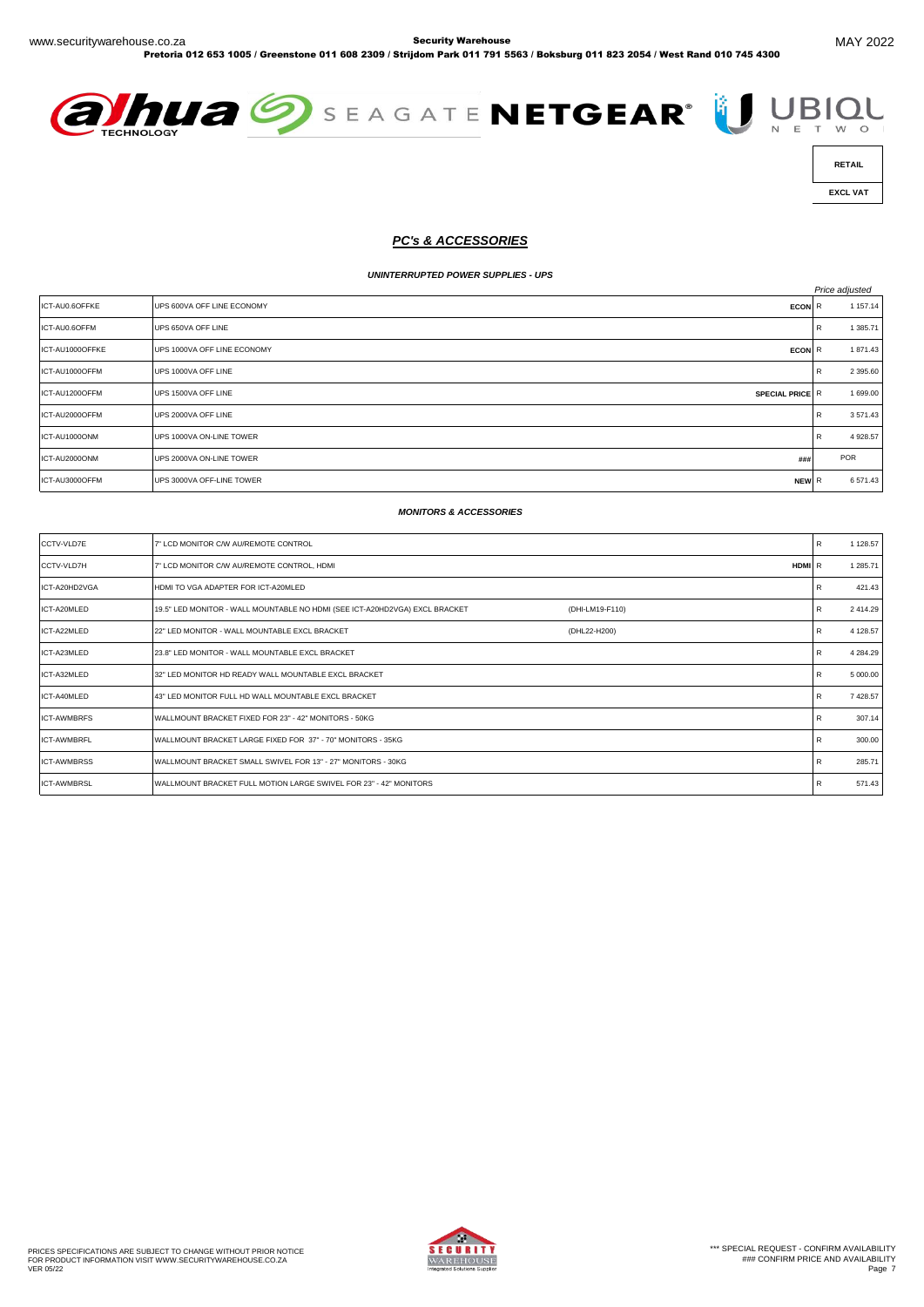Pretoria 012 653 1005 / Greenstone 011 608 2309 / Strijdom Park 011 791 5563 / Boksburg 011 823 2054 / West Rand 010 745 4300







 **EXCL VAT** 

#### *PC's & ACCESSORIES*

*CONVERTERS*

| ICT-AVGARJ45       | CONVERTER VGA TO RJ45                          |      | 57.14  |
|--------------------|------------------------------------------------|------|--------|
| ICT-ADP2HDMI       | <b>CONVERTER DISPLAY PORT TO HDML</b><br>NEW R |      | 571.43 |
| CCTV-TV2VGASE      | CONVERTER COMPOSITE TV TO VGA ECONOMY          | Ð    | 742.86 |
| <b>CCTV-VGA2TV</b> | <b>CONVERTER VGA TO COMPOSITE</b>              | - 53 | 842.86 |

#### *PC ACCESSORIES*

| ICT-AM           | <b>DAHUA MOUSE</b><br>NEW R             |   | 214.29 |
|------------------|-----------------------------------------|---|--------|
| <b>ICT-AMP</b>   | NEW R<br><b>DAHUA MOUSE PAD</b>         |   | $\sim$ |
| <b>ICT-ACORD</b> | THREE POINT CLOVER KETTLE CORD<br>NEW R |   | 55.71  |
| ICT-AHDMI2       | HDMI EXTENTION CABLE 2 METER            |   | 64.29  |
| ICT-AHDMI5       | HDMI EXTENTION CABLE 5 METER            |   | 171.43 |
| ICT-AHDMI10      | HDMI EXTENTION CABLE 10 METER           | R | 371.43 |
| ICT-AHDMI20      | HDMI EXTENTION CABLE 20 METER           |   | 714.29 |

#### *RACKMOUNTABLE CABINETS*

| ICT-ACAB4WB         | WALLBOX 4U 450MM DEEP ECONOMY                                                 | R            | 2 2 8 5.71    |
|---------------------|-------------------------------------------------------------------------------|--------------|---------------|
| ICT-ACAB6SFE        | SWING FRAME 6U 450MMX600MM WALL MOUNTABLE INCL COLLAR<br>ECO <sub>R</sub>     |              | 3 2 1 4 . 2 9 |
| ICT-ACAB9SFE        | <b>ECO</b><br>SWING FRAME 9U 450MMX600MM WALL MOUNTABLE INCL COLLAR           | R            | 3 800.00      |
| ICT-ACAB6SF         | SWING FRAME 6U 450MMX600MM WALL MOUNTABLE INCL COLLAR + FAN + 5WAY PDU        | R            | 3 2 1 4 . 2 9 |
| ICT-ACAB9SF         | SWING FRAME 9U 450MMX600MM WALL MOUNTABLE INCL COLLAR + FAN + 5WAY PDU<br>### |              | <b>POR</b>    |
| ICT-ACAB12SF        | SWING FRAME 9U 450MMX600MM WALL MOUNTABLE INCL COLLAR + 2 FANS + 5WAY PDU     | $\mathsf{R}$ | 4 8 5 7 . 14  |
| ICT-ACAB27E         | CABINET 27U 600X800 DEEP<br>###                                               |              | POR           |
| ICT-ACAB42E         | CABINET 42U 600X800 DEEP<br>###                                               |              | POR           |
| ICT-ACAB6PDU        | POWER DISTRIBUTION UNIT 6 WAY FOR CABINETS                                    | R            | 785.71        |
| <b>ICT-ACABNB</b>   | M6 HEXAGON NUT AND BOLT 40MM<br>NEW R                                         |              | 60.00         |
| <b>ICT-ACABBP</b>   | BRUSH PANNEL FOR CABINET 600MM                                                | $\mathsf{R}$ | 142.86        |
| <b>ICT-ACABFS</b>   | FLAT SHELF FOR CABINET 600MMX450MM FRONT MOUNT                                | R            | 371.43        |
| <b>ICT-ACABCNW</b>  | CABINET CAGE NUTS AND WASHERS                                                 | $\mathsf{R}$ | 6.93          |
| <b>ICT-ACABSSMB</b> | SINGLE MOUNT SURFACE BOX                                                      | $\mathsf{R}$ | 60.00         |
| <b>ICT-ACABPP</b>   | PATCH PANEL 24 PORT                                                           | $\mathsf{R}$ | 1 000.00      |

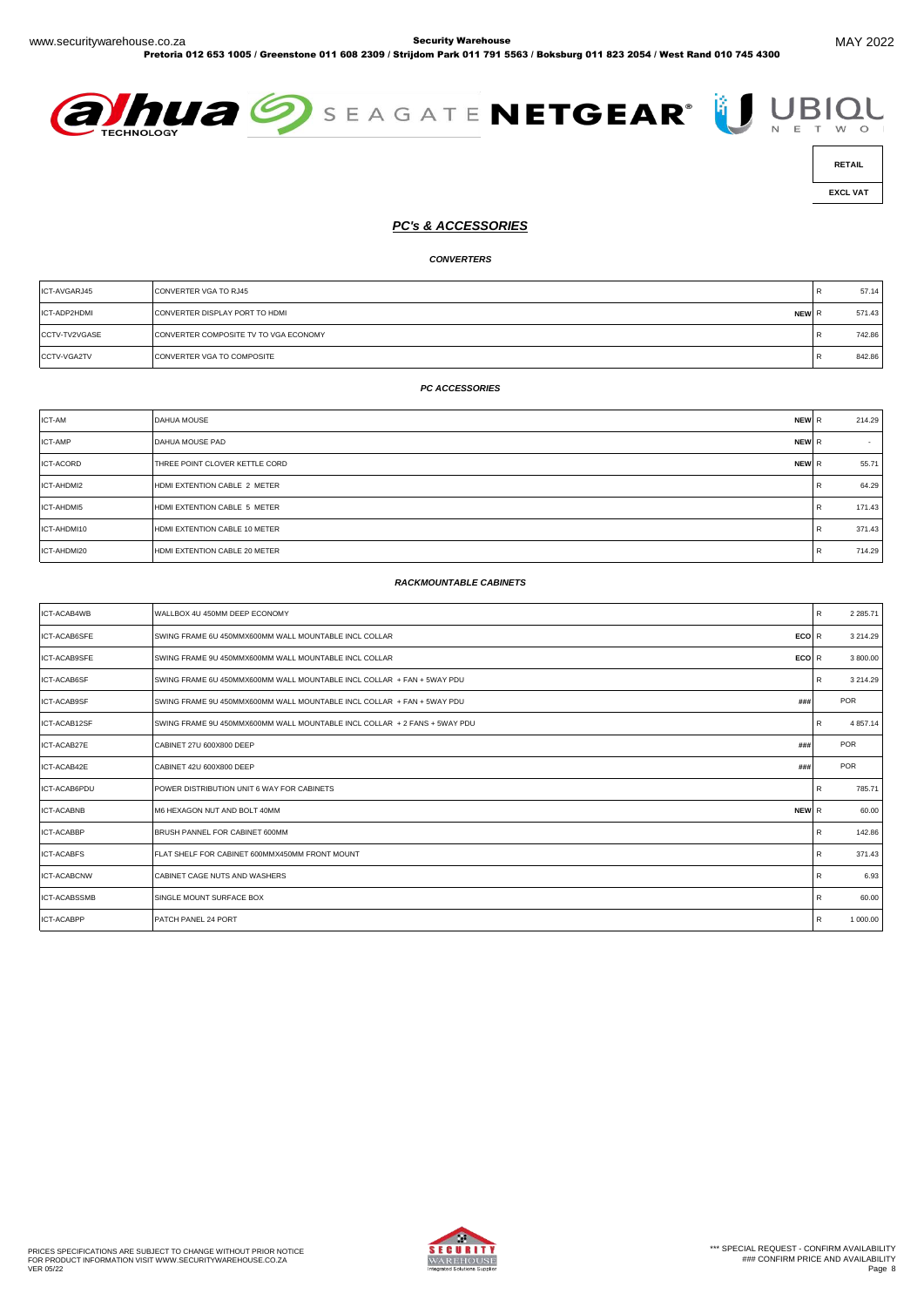Pretoria 012 653 1005 / Greenstone 011 608 2309 / Strijdom Park 011 791 5563 / Boksburg 011 823 2054 / West Rand 010 745 4300





 **EXCL VAT** 

#### *MODES OF TRANSPORTATION*

#### *CABLES*

*VIDEO*

| CCTV-RG59B    | RG59 CO-AXIAL CABLE - LOW LOSS BLACK 100M     | 600.00        |
|---------------|-----------------------------------------------|---------------|
| CCTV-RG59B/3M | RG59 CO-AXIAL CABLE - LOW LOSS BLACK 300M     | 1 800.00      |
| CCTV-VR90B    | POW-AX RG59 CO-AX CABLE+RIPCORD - BLACK 100M  | 842.86        |
| CCTV-VR90B/3M | POW-AX RG59 CO-AX CABLE+RIPCORD - BLACK 300M  | 2 3 7 1 . 4 3 |
| CCTV-RG179PL  | RG179 PATCH LEAD 1M<br><b>SPECIAL PRICE R</b> | 33.00         |

#### *DATA COPPER CLADDED ALUMINIUM FOR CCTV*

| CCTV-C5UTP    | CAT5 UTP - UNSHIELDED TWISTED PAIR - CCA - 100M |         | 357.14   |
|---------------|-------------------------------------------------|---------|----------|
| CCTV-C5UTP/3M | CAT5 UTP - UNSHIELDED TWISTED PAIR - CCA - 300M | E.      | 1 071.43 |
| CCTV-C5UTP/5M | CAT5 UTP - UNSHIELDED TWISTED PAIR - CCA - 500M | R       | 1 400.00 |
| CCTV-C6UTP    | CAT6 UTP - UNSHIELDED TWISTED PAIR - CCA - 100M | R       | 557.14   |
| CCTV-C6UTP/3M | CAT6 UTP - UNSHIELDED TWISTED PAIR - CCA - 300M | P.<br>R | 1 657.14 |

#### *DATA SOLID COPPER FOR NETWORKS*

| CCTV-C5UTPC     | CAT5 UTP - UNSHIELDED TWISTED PAIR - SOLID COPPER - 100M |   | 757.14        |
|-----------------|----------------------------------------------------------|---|---------------|
| CCTV-C5UTPC/3M  | CAT5 UTP - UNSHIELDED TWISTED PAIR - SOLID COPPER - 300M |   | 2 128.57      |
| CCTV-C5FTPC     | CAT5 FTP - FOILED TWISTED PAIR - SOLID COPPER - 100M     |   | 1 0 5 7 . 1 4 |
| CCTV-C5FTPCUV   | CAT5 FTP - FOILED TWISTED PAIR - SOLID COPPER - 100M UV  |   | 1 228.57      |
| CCTV-C6FTPCUV3M | CAT6 FTP - FOILED TWISTED PAIR - SOLID COPPER - 300M UV  |   | 4 2 28.57     |
| CCTV-C6UTPC     | CAT6 UTP - UNSHIELDED TWISTED PAIR - SOLID COPPER - 100M | R | 1 128.57      |
| CCTV-C6UTPC/3M  | CAT6 UTP - UNSHIELDED TWISTED PAIR - SOLID COPPER - 300M | R | 3 3 7 1 . 4 3 |
| CCTV-C0.2MS     | 2 PAIR MYLAR SCREENED CABLE (0.2MM) - 100M               |   | 700.00        |
| CCTV-C0.2MS4    | 4 PAIR MYLAR SCREENED CABLE (0.22MM) - 100M              | R | 1 128.57      |

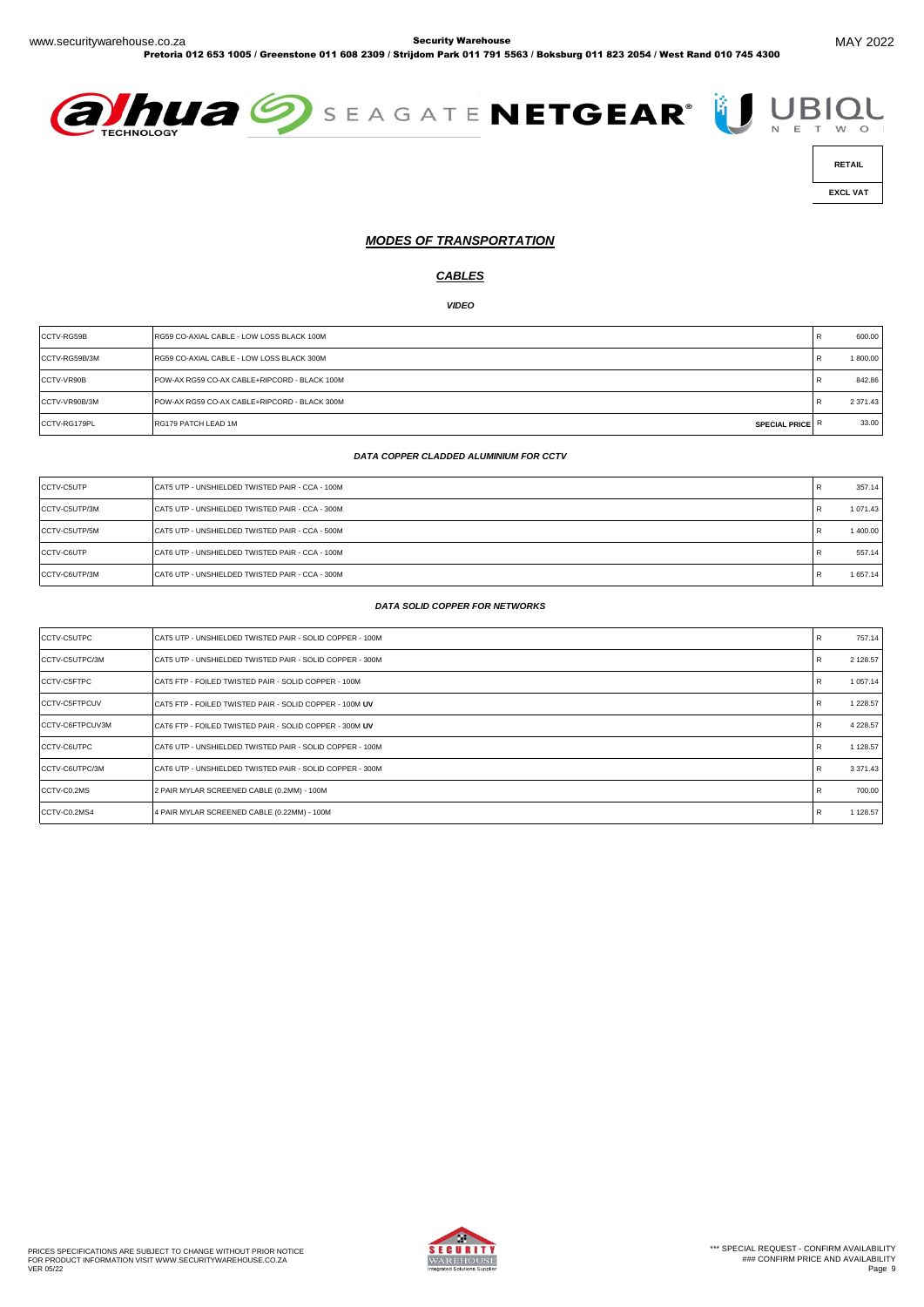Pretoria 012 653 1005 / Greenstone 011 608 2309 / Strijdom Park 011 791 5563 / Boksburg 011 823 2054 / West Rand 010 745 4300





 **EXCL VAT** 

#### *MODES OF TRANSPORTATION*

#### *WIRELESS BROADBAND*

#### *AIRMAX NANO SOLUTIONS*

| WB-NS2LM2.4       | AIRMAX NANO STATION LOCO M2, 2.4GHZ                      | 1685.71    |
|-------------------|----------------------------------------------------------|------------|
| WB-NS5LM5AC       | AIRMAX NANO STATION LOCO M5, 5GHZ AC, INCL POE INJECTOR  | 1771.43    |
| WB-ULB5AC         | AIRMAX LITEBEAM GEN2 5GHZ 23DBI AC                       | 1928.57    |
| WB-UNBM5AC        | AIRMAX NANOBEAM M5 19DBI AC GEN2                         | 3 4 28.57  |
| <b>WB-UUFAPAC</b> | UNIFI DUAL BAND LONG RANGE ACCESS POINT AC<br><b>NEW</b> | <b>POR</b> |
| <b>WB-UNBWMK</b>  | AIRMAX NANOBEAM WALLMOUNT KIT<br><b>SPECIAL PRICE</b>    | 37.00      |
| WB-UPOE24         | <b>IPOE 24V 1A INJECTOR WITH N TYPE POWER SUPPLY</b>     | 285.71     |

#### *BRACKETS*

WB-NSUB NANO STATION UNIVERSAL BRACKET **READING A STATION UNIVERSAL BRACKET** 

#### *CONNECTORS*

| CCTV-BNC1           | <b>BNC MALE SOLDERLESS</b>                                              | $\mathsf{R}$ | 14.57      |
|---------------------|-------------------------------------------------------------------------|--------------|------------|
| CCTV-BNC2           | BNC MALE TWIST ON FOR RG59                                              |              | 17.14      |
| CCTV-BNC3           | BNC MALE TO RCA FEMALE<br>SPECIAL PRICE R                               |              | 13.00      |
| CCTV-BNC4           | BNC MALE CRIMP FOR RG59                                                 | R            | 17.14      |
| CCTV-BNC4F          | BNC FEMALE CRIMP FOR RG59                                               |              | 25.57      |
| CCTV-BNC4B          | BOOT FOR BNC MALE CRIMP (BNC 4)                                         | R            | 2.14       |
| CCTV-BNC5           | BNC FEMALE TO FEMALE                                                    | R            | 12.86      |
| CCTV-BNC6           | BNC FEMALE TO RCA MALE                                                  | R            | 16.43      |
| CCTV-BNC7           | BNC MALE TO DOUBLE BNC FEMALE - T PIECE                                 | R            | 29.29      |
| CCTV-BNC8           | BNC FEMALE TO RCA FEMALE<br><b>SPECIAL PRICE</b>                        |              | 11.00      |
| CCTV-BNC9           | <b>BNC FEMALE TO BNC FEMALE - PANEL MOUNT</b><br><b>SPECIAL PRICE</b> R |              | 7.00       |
| CCTV-BNC10          | RCA CONNECTOR SOLDER TYPE<br>###                                        |              | <b>POR</b> |
| <b>CCTV-DCJACK</b>  | DC JACKS - SOLDER TYPE                                                  | R            | 2.14       |
| CCTV-DCJPLUG        | DC JACK PLUG WITH CONNECTOR BLOCK                                       | R            | 5.71       |
| CCTV-DCJPLUG(M)     | DC MALE JACK PLUG WITH CONNECTOR BLOCK                                  | R            | 8.57       |
| <b>CCTV-DCJLEAD</b> | DC JACK WITH 100MM RIPCORD POWER LEAD                                   | R            | 11.86      |
| CCTV-DCJLEAD4       | DC JACK WITH 100MM RIPCORD POWER LEAD WITH 4 DC JACK LEADS              | R            | 25.71      |
| ICT-ACRJ45K         | CONNECTOR RJ45 UTP WITH GREY BOOT CAT5                                  | R            | 3.14       |
| ICT-ACRJ45K6        | CONNECTOR RJ45 UTP WITH GREY BOOT CAT6                                  | R            | 3.43       |
| ICT-ACRJ45BC        | CONNECTOR RJ45 BARREL FEMALE TO FEMALE                                  | R            | 12.14      |

#### *ECONOMICAL CONNECTORS*

| CCTV-BNC4E | BNC MALE CRIMP FOR RG59 ECO (NO WARRANTY) 2 PACK | ECO | 7.43 |
|------------|--------------------------------------------------|-----|------|
| CCTV-BNC5E | BNC FEMALE TO FEMALE ECO (NO WARRANTY)           | ECO | 4.00 |
| CCTV-BNC6E | BNC FEMALE TO RCA MALE ECO (NO WARRANTY)         | ECO | 4.00 |

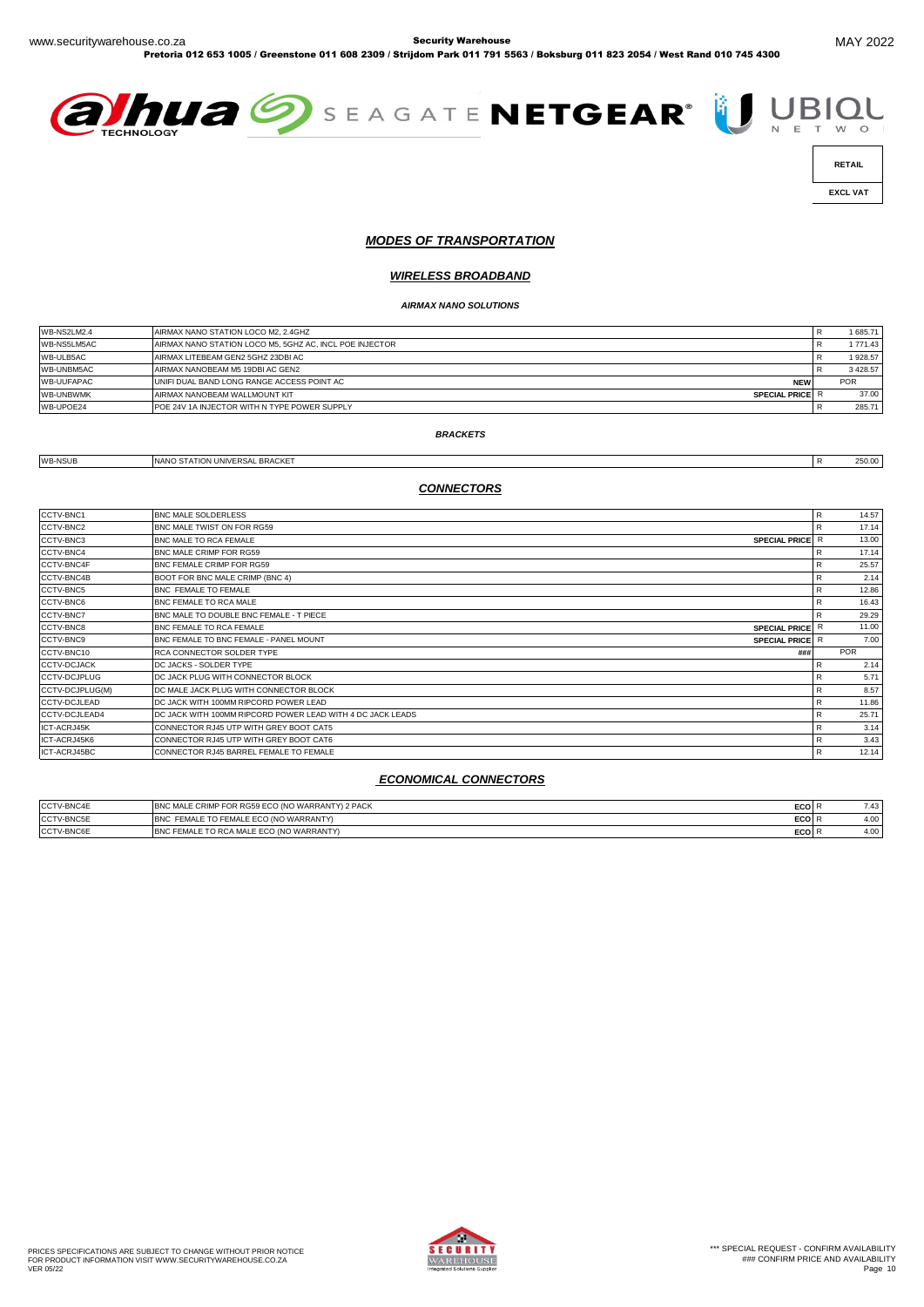Pretoria 012 653 1005 / Greenstone 011 608 2309 / Strijdom Park 011 791 5563 / Boksburg 011 823 2054 / West Rand 010 745 4300





 **EXCL VAT** 

### *ACCESSORIES*

#### *PASSIVE AND ACTIVE BALUNS*

| <b>CCTV-DPTHD</b>  | DAHUA PASSIVE VIDEO HD TRANSCEIVER - SINGLE CHANNEL FOR ANALOGUE/CVI/TVI/AHD      | (PFM800B-4K) | 4K I                 | 92.86  |
|--------------------|-----------------------------------------------------------------------------------|--------------|----------------------|--------|
| <b>CCTV-C5PTHD</b> | ISC&T PASSIVE VIDEO HD TRANSCEIVER - SINGLE CHANNEL FOR ANALOGUE/CVI/TVI/AHD      |              | <b>LIMITED STOCK</b> | 23.00  |
| <b>CCTV-C5ATHD</b> | SC&T ACTIVE VIDEO TRANSMITTER - ANALOGUE/CVI/TVI/AHD UTP (SEND SIGNAL UP TO 500M) |              | <b>LIMITED STOCK</b> | 473.00 |
| CCTV-C5ARHD        | SC&T ACTIVE VIDEO RECEIVER - UTP HD-TVI/AHD/CVI (SUPPORT UP TO 400M)              |              | <b>LIMITED STOCK</b> | 471.00 |

# *HOUSINGS & BRACKETS*

| CCTV-DCM90  | CAMERA MOUNT BRACKET WITH JUNCTION BOX 90MM                          |            | 57.14  |
|-------------|----------------------------------------------------------------------|------------|--------|
| CCTV-DCM110 | CAMERA MOUNT BRACKET WITH JUNCTION BOX 110MM                         |            | 85.71  |
| CCTV-DCM120 | CAMERA CIRCULAR JUNCTION ENCLOSURE 121MM                             |            | 64.29  |
| CCTV-DCM134 | DAHUA JUNCTION BOX FOR BULLET CAMERAS                                | (PFA134)   | 135.71 |
| CCTV-DCM137 | DAHUA JUNCTION BOX FOR DOME CAMERAS                                  | (PFA137)   | 135.71 |
| CCTV-DCM152 | DAHUA POLE MOUNT BRACKET FOR BULLET JUNCTION BOXES AND PTZ CAMERAS   | (PFA152-E) | 214.29 |
| CCTV-DCM138 | DAHUA LARGE CEILING MOUNT JUNCTION BOX FOR DOME CAMERAS              | (PFA138)   | 328.57 |
| CCTV-DCM121 | DAHUA JUNCTION BOX FOR BALL DOME CAMERAS                             | (PFA121)   | 328.57 |
| CCTV-DCM122 | DAHUA ALUMINIUM JUNCTION BOX WATERPROOF                              | (PFA121)   | 328.57 |
| CCTV-DCM150 | DAHUA POLE MOUNT BRACKET FOR BULLET JUNCTION BOXES AND PTZ CAMERAS   | (PFA150)   | 371.43 |
| CCTV-DCM151 | DAHUA CORNER MOUNT BRACKET FOR BULLET JUNCTION BOXES AND PTZ CAMERAS | (PFA151)   | 371.43 |

# *POWER SUPPLIES*

| <b>PS-1.5A5V</b>   | POWER SUPPLY 1.5AMP INLINE 5VOLT FOR TV2VGAS + MB20              |   | 114.29   |
|--------------------|------------------------------------------------------------------|---|----------|
| <b>PS-1.5A(IL)</b> | POWER SUPPLY 1.5AMP INLINE 12VOLT                                |   | 178.57   |
| <b>PS-2.5A(IL)</b> | POWER SUPPLY 2.5AMP INLINE 12VOLT                                | к | 200.00   |
| <b>PS-4.0A(IL)</b> | POWER SUPPLY 4.0AMP INLINE 12VOLT                                | R | 257.14   |
| PS-3BAT4W          | POWER SUPPLY 3AMP BATTERY BACKUP 4WAY 12VOLT EXCL BAT            |   | 700.00   |
| PS-3BAT2W          | VARIABLE POWER SUPPLY 3.2AMP BATTERY BACKUP 13.8-14.4 VDC        |   | 528.57   |
| PS-3BATN           | POWER SUPPLY 3-3.5AMP BATTERY BACKUP 12VOLT NOVA (DUAL METER)    |   | 1 371.43 |
| PS-5A9W            | POWER SUPPLY 5AMP 9WAY 12VOLT                                    |   | 657.14   |
| PS-6BAT6W          | VARIABLE POWER SUPPLY 6.4AMP BATTERY BACKUP 13-14.4 VDC EXCL BAT |   | 928.57   |
| PS-5BAT9W          | POWER SUPPLY 5AMP BATTERY BACKUP 9WAY 12VOLT EXCL BAT            |   | 971.43   |
| <b>PS-10A16W</b>   | POWER SUPPLY 10AMP 16WAY 12VOLT                                  |   | 985.71   |
| <b>PS-20A18W</b>   | POWER SUPPLY 20AMP 18WAY 12VOLT                                  | R | 1 071.43 |

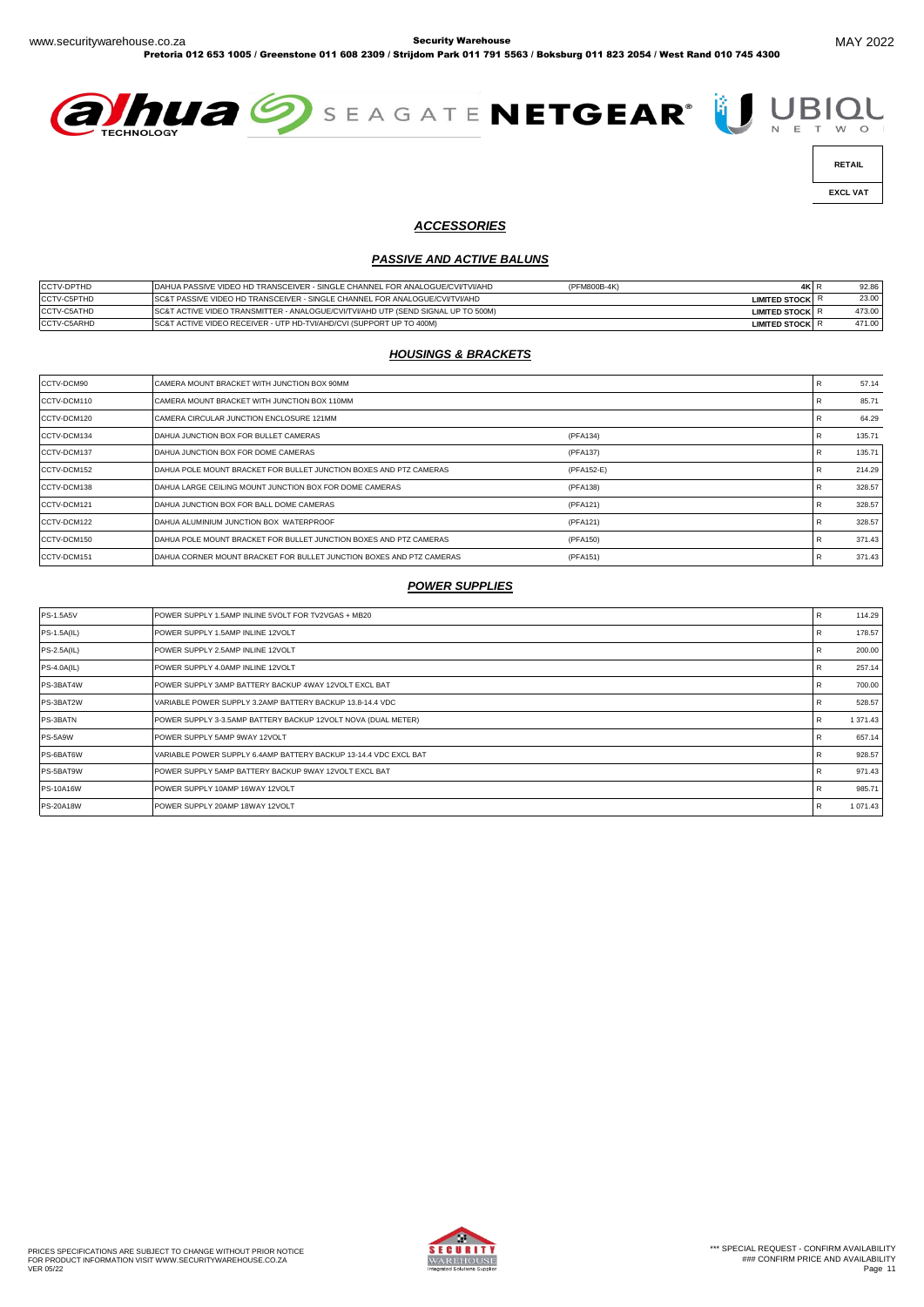Pretoria 012 653 1005 / Greenstone 011 608 2309 / Strijdom Park 011 791 5563 / Boksburg 011 823 2054 / West Rand 010 745 4300





 **EXCL VAT** 

#### *ACCESSORIES*

#### *SURGE PROTECTION*

| <b>CCTV-DGLI</b> | DAHUA VIDEO GROUND LOOP ISOLATOR<br>HD: CVI R                                         | 128.57 |
|------------------|---------------------------------------------------------------------------------------|--------|
| CCTV-CL10/100LP  | <b>CLEARLINE SINGLE 1000 BASE &amp; PORT RJ45 SURGE PROTECTOR</b><br>IPI.             | 457.14 |
| CCTV-CL100/1000  | CLEARLINE SINGLE 1000 BASE & POE SURGE PROTECTOR<br>$\mathsf{IP}$                     | 542.86 |
| CCTV-CL101LP     | CLEARLINE SINGLE CO-AX INLINE SURGE PROTECTION<br>HD: BNC R                           | 528.57 |
| CCTV-CL102LP     | CLEARLINE SINGLE CO-AX INLINE SURGE PROTECTION, 12VDC POWER PROTECTOR<br>BNC: 12VDC R | 600.00 |

#### *GENERAL ACCESSORIES*

| ICT-A3PTADAPTOR    | TYPE N TO 16A 3-PIN ADAPTOR                 | R | 22.86    |
|--------------------|---------------------------------------------|---|----------|
| <b>ICT-ADRPLUG</b> | RED DEDICATED PLUG TOP                      | R | 42.86    |
| IP-POEKIT          | PASSIVE POE KIT - INJECTOR & SLAVE          | R | 71.43    |
| IP-MIC1            | IP MICROPHONE 5MM (12VDC) (ADJUSTABLE GAIN) | R | 614.29   |
| CCTV-MIC1          | MICROPHONE 5MM (12VDC) (ADJUSTABLE GAIN)    | R | 542.86   |
| CCTV-DA4IN1C       | DAHUA 4 IN 1 UTC CONTROLLER                 | R | 214.29   |
| ICT-AHDS           | HDMI SPLITTER 1X2                           | R | 742.86   |
| ICT-AHDS4          | HDMI SPLITTER 1X4<br>NEW R                  |   | 1 128.57 |
| ICT-ADAB           | DAHUA ALARM BOX - XVR ONLY                  | R | 500.00   |
| ICT-ADVGAE35       | VGA EXTENDER 35M                            | R | 700.00   |
| ICT-ADPE           | DAHUA POE EXTENDER                          | R | 464.29   |
| ICT-ADHDE50        | DAHUA HDMI EXTENDER 50M                     | R | 1 357.14 |
| <b>ICT-AUCT</b>    | UTEPO CAMERA AND CABLE TESTER               | R | 2 692.86 |

## *TOOLS & TEST EQUIPMENT*

| CCTV-WB                | <b>WARNING BOARD FOR CCTV</b>                                       | 35.21        |
|------------------------|---------------------------------------------------------------------|--------------|
| CCTV-WIR01             | WIRE STRIPPER FOR RG59/U CABLE                                      | 257.14       |
| <b>CCTV-CRIMPRJ45E</b> | CRIMPING TOOL FOR RJ11-RJ45 WITH WIRE STRIPPER ECO<br>ECO R         | 242.86       |
| <b>CCTV-CRIMPRJ45</b>  | CRIMPING TOOL FOR RJ11-RJ45 WITH WIRE STRIPPER                      | 471.43       |
| <b>CCTV-CRIMP</b>      | CRIMPING TOOL FOR BNC CONNECTORS - NON RATCHET TYPE                 | 614.29       |
| CCTV-DCT4.0HDIP        | DAHUA CAMERA TESTER 4" AHD, CVI, TVI, IP, ANALOGUE<br>$5$ -IN-1 $R$ | 9 8 5 7 . 14 |
| CCTV-DCT7.0HDIP        | DAHUA CAMERA TESTER 7" AHD, CVI, TVI, IP, ANALOGUE<br>$5$ -IN-1 R   | 14 000.00    |